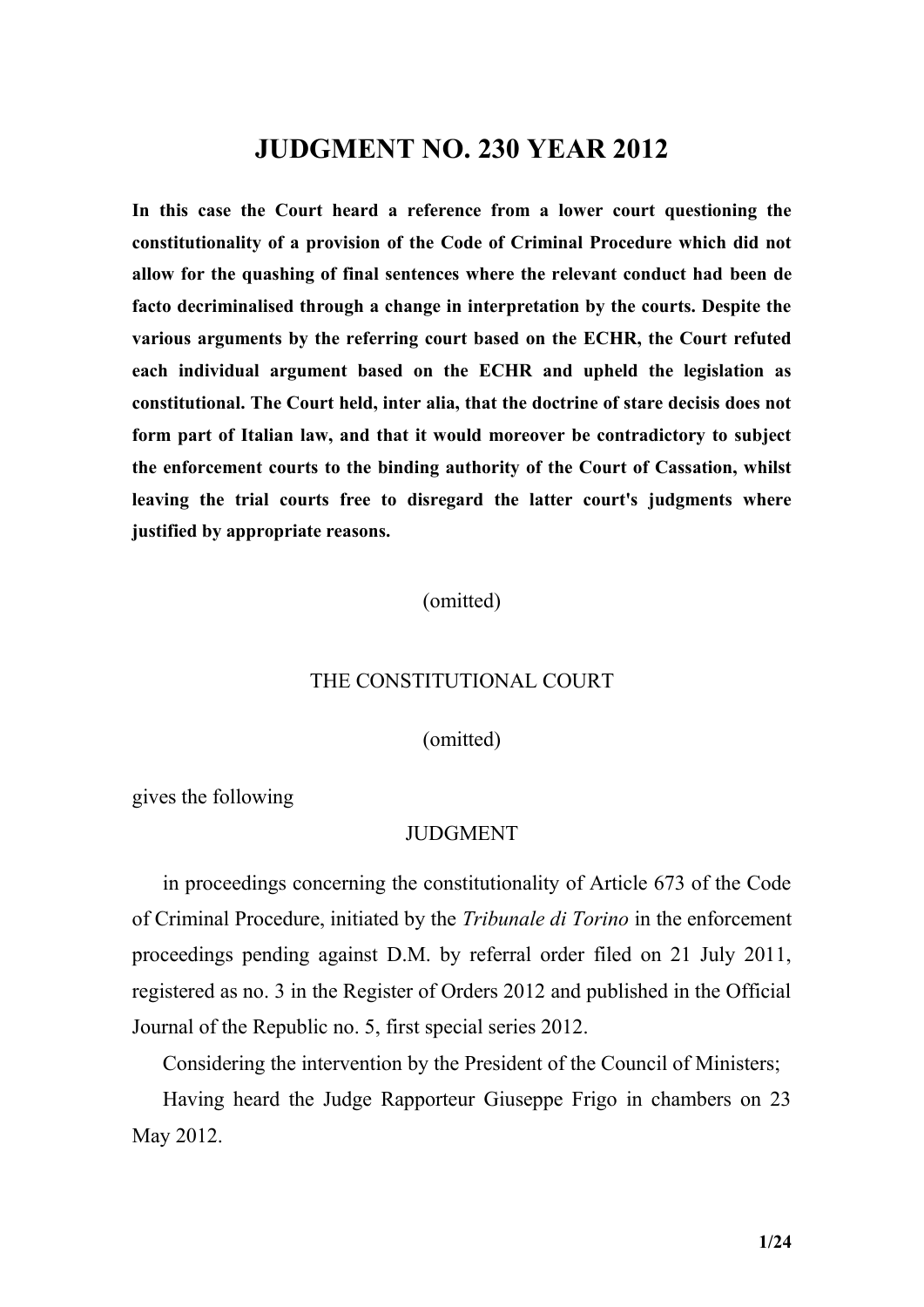#### (omitted)

# *Conclusions on points of law*

1.– The *Tribunale di Torino* questions the constitutionality of Article 673 of the Code of Criminal Procedure insofar as it does not include as grounds for the quashing of a conviction (and of a summary conviction and a conviction imposed upon request by the parties) also a "change in case law" resulting from a decision of the Joint Divisions of the Court of Cassation, according to which the relevant conduct is no longer regarded under law as an offence.

In the opinion of the lower court, the contested provision violates Article 117(1) of the Constitution in this respect in that it breaches Article 7 of the Convention for the Protection of Human Rights and Fundamental Freedoms (hereafter: "ECHR"), a provision which – according to its interpretation by the European Court of Human Rights – on the one hand implicitly enshrines also the principle of the retroactivity of more favourable criminal law provisions, whilst on the other hand drawing into the concept of "legality" under criminal law not only legislation but also case law, consequently also potentially violating also Articles 5 and 6 ECHR, which protect respectively the right to liberty and security and the right to a fair trial.

The contested provision is also claimed to violate Article 3 of the Constitution. In view of the explicit role vested by ordinary legislation in the Court of Cassation as guarantor of the uniform interpretation of the law (Article 65 of Royal Decree no. 12 of 30 January 1941 laying down the "Regulation of the Judicial System") and specifically that performed by the Joint Divisions of the Court (Articles 610(1) and 618(1) of the Code of Criminal Procedure; Article 172 of the provisions implementing the Code of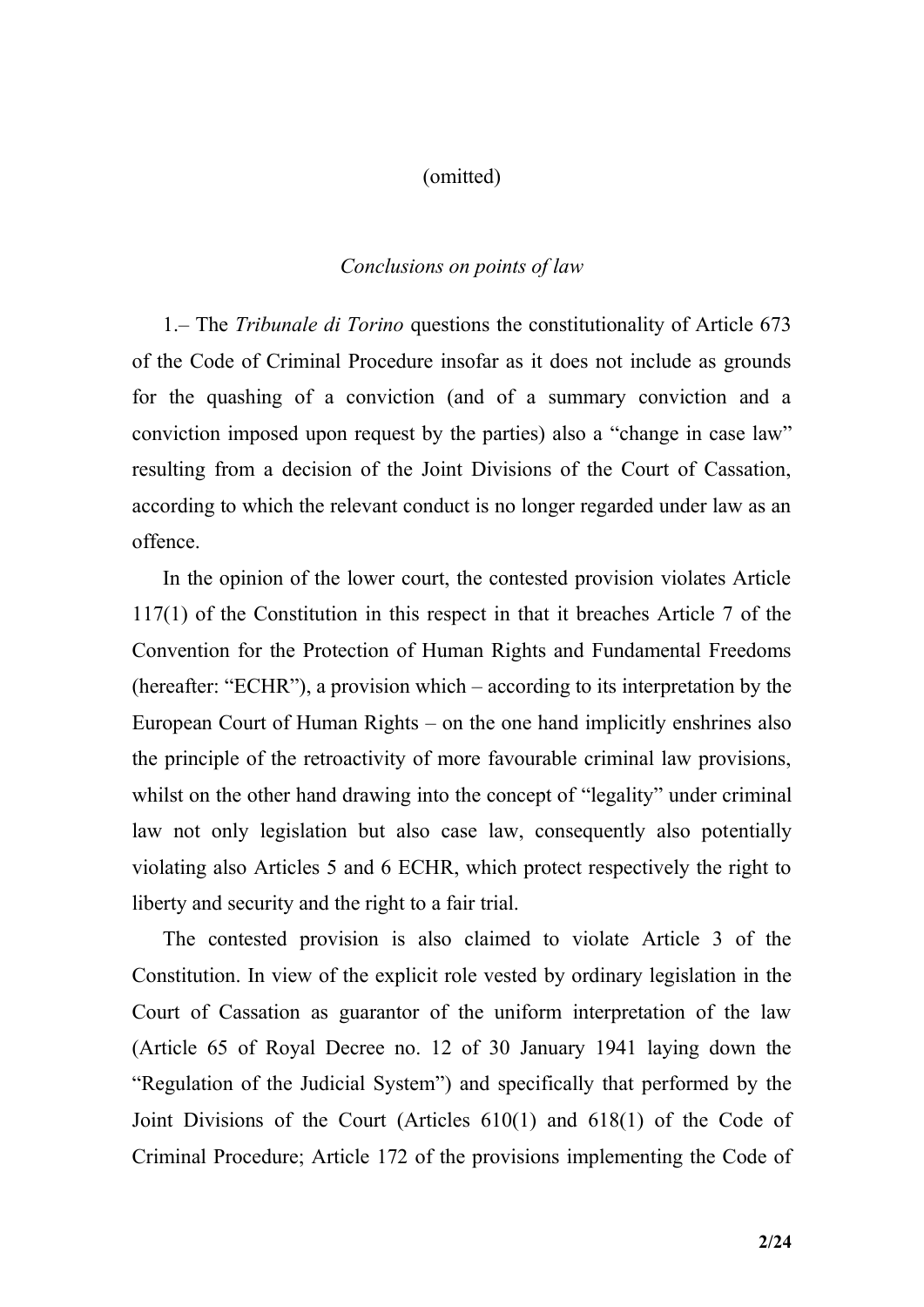Criminal Procedure), the choice to continue to punish the author of an offence which, according to a "subsequent interpretation of the law ['living law']" laid down by a decision of the Joint Divisions, is no longer regarded by law as an offence, would be manifestly unreasonable and breach the principle of equality. In this way, any persons who have committed identical offences would risk being treated in a radically different manner on purely chance grounds, such as the simple order in which trials are scheduled.

The contested legislative solution is also alleged to breach "the principle of (the general) retroactivity of more favourable criminal law", which may be inferred from Articles 3 and 25(2) of the Constitution, whilst also violating Article 13 of the Constitution by granting preference to reasons pertaining to the "protection of the legal order" – such as legal certainty and the stability of decisions – over "precise requirements of individual freedom".

Finally, Article 27(3) of the Constitution is claimed to have been violated since, in the hypothesis under consideration, enforcement of the penalty would have no purpose: none of the retributive function, the function of general or special prevention or the goal of re-educating the convicted individual could be meaningful in relation to the commission of an act which, in the light of supervening case law, must be deemed to be irrelevant under the criminal law.

2.– It should be pointed out as a preliminary matter that the interpretative problem arising in the proceedings within which the question of constitutionality was referred concerns the designation of the individuals who fall within the scope of the infraction of the failure to present identity documents provided for under Article 6(3) of Italian Legislative Decree no. 286 of 25 July 1998 (Consolidated text of legislative provisions regulating immigration and rules governing the status of foreigners).

Under the original version of the provision, the Joint Divisions of the Court of Cassation – settling a dispute within the case law which had emerged in relation to this issue – held that the offence could also be committed by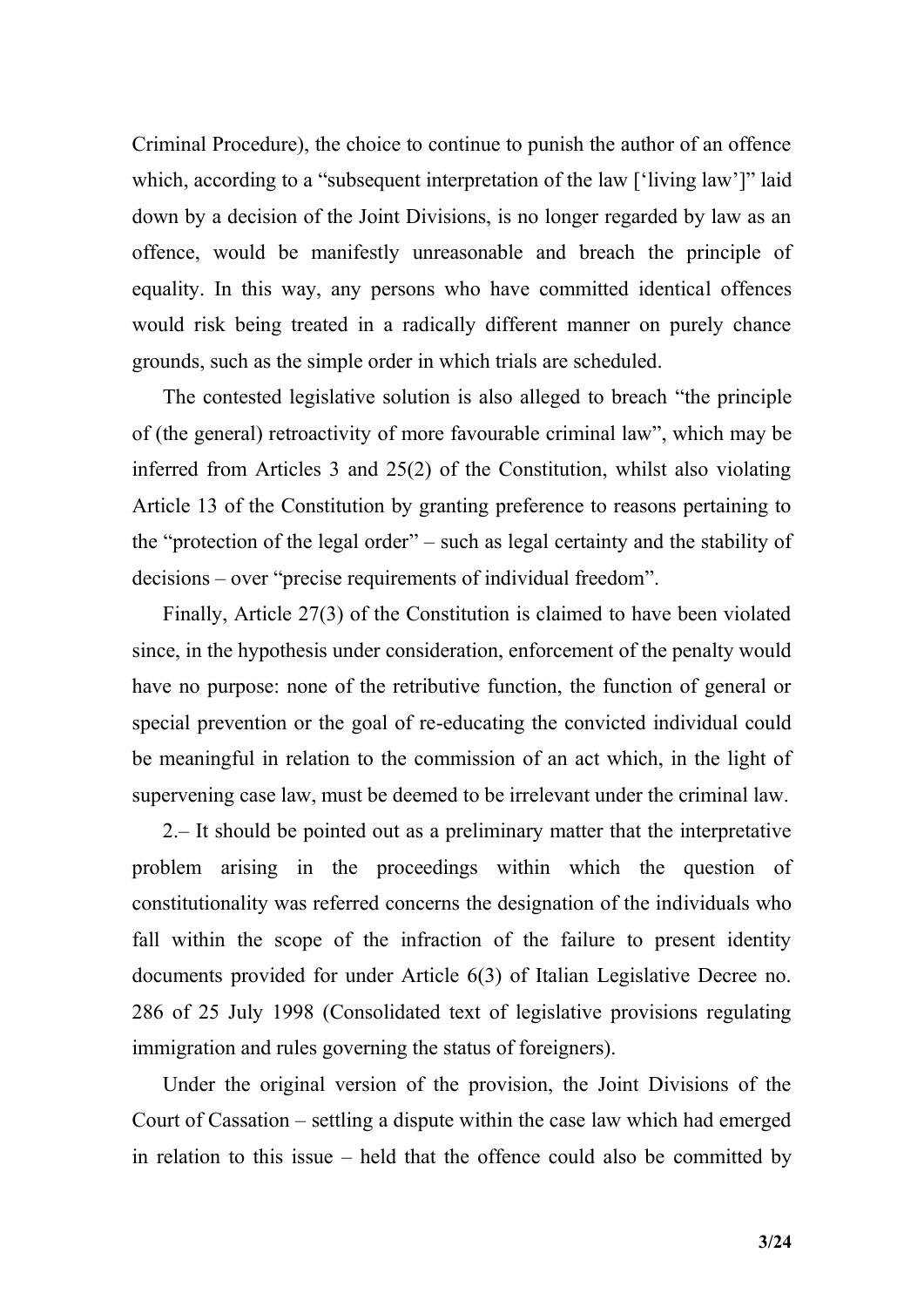foreign nationals illegally present within the territory of the State. In fact, the provision punished with the joint penalties of arrest and a fine any foreign national who "without justified reason" failed to present either of two classes of identity document upon request by public security officers: a passport or another identification document "or" a residence permit or card. The fact that, in the light of that legislative provision, presentation of any of the documents in question would be sufficient in order to avoid the offence demonstrated – according to the Joint Divisions – that the offence had been created exclusively with the intention of enabling foreign nationals to be identified with certainty, and not also of establishing that they are lawfully present within the country: within that perspective, the provision also appeared to cover those unlawfully present in the country, who were not prevented from presenting their passport or another identification document even though, owing to their illegal status, they did not hold a residence permit or card (Court of Cassation, Joint Divisions, judgment no. 45801 of 29 October 2003- 27 November 2003).

However, the subsequent redrafting of the provision establishing the criminal offence by Law no. 94 of 15 July 2009 (Provisions on public security) threw up immediate doubts as to the ongoing validity of the conclusion referred to above: in several decisions adopted by the individual divisions (and in particular by the First Division), the Court of Cassation initially resolved this problem in the affirmative, on the grounds that the amendments made to the description of the incriminating conduct were "merely formal" in nature (Court of Cassation, First Division, judgment no. 37060 of 30 September 2010-18 October 2010; Court of Cassation, First Division, judgment no. 6343 of 20 January 2010-16 February 2010; Court of Cassation, First Division, judgment no. 44157 of 23 September 2009-18 November 2009).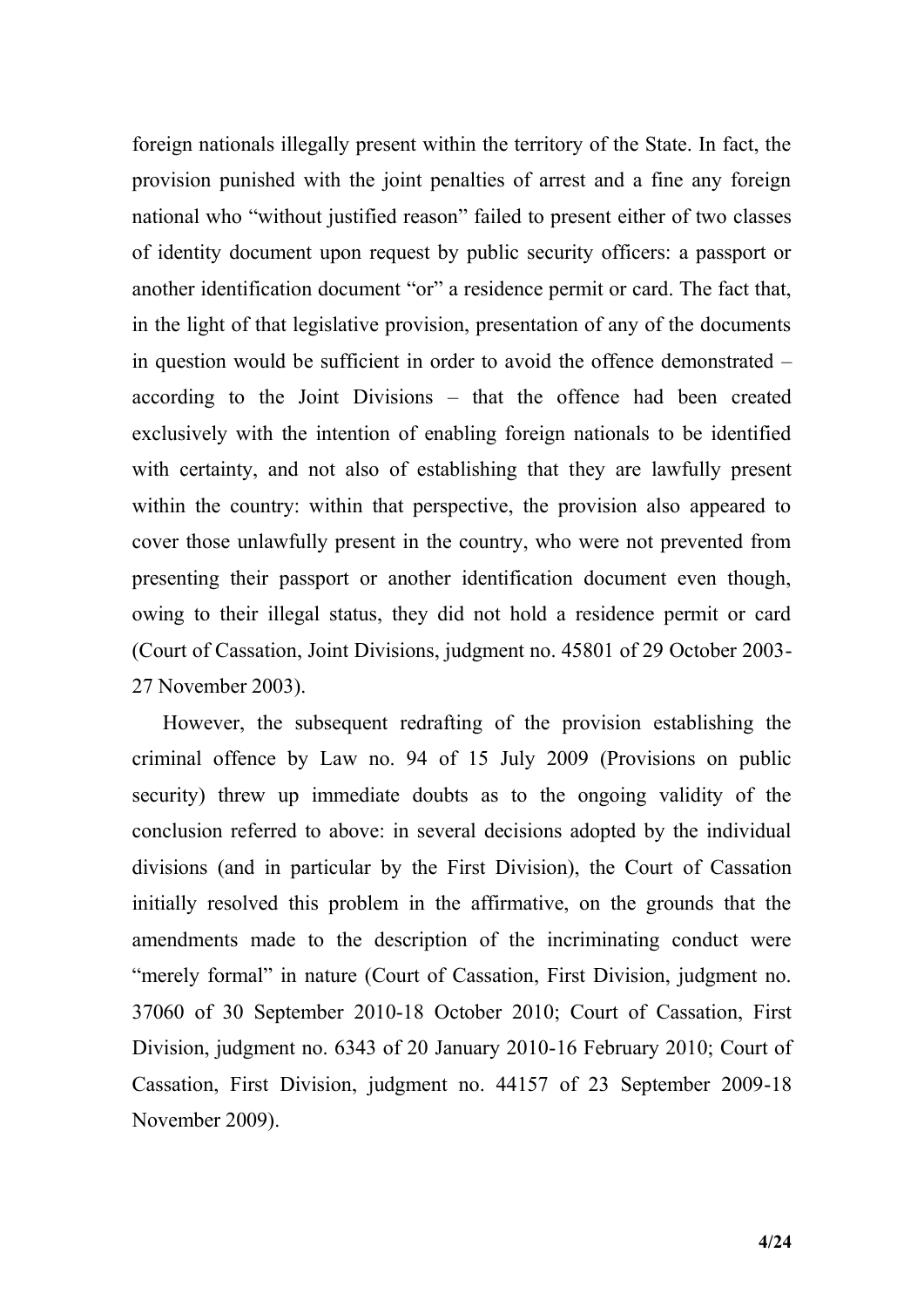However, the Joint Divisions, to which the First Division had referred the relative question of law by an order of 11 November 2010 "in order to avoid a contrast within the case law with the previous rulings of the same division", reached the opposite conclusion. In fact, the Joint Divisions observed that, within the new description of the offence (which was now construed as the failure to comply with an order), the replacement of the exclusive "or" with the inclusive "and", as regards the two categories of documents to be presented, makes it clear that, in order to comply with the rule, it is necessary that both identity documents and a residence document be presented: the rationale of the provision had thus changed, as it no longer regarded the identification of the foreign national, but rather a verification of his lawful presence within the country. When framed in these terms, the criminal offence would no longer apply to those unlawfully present who, precisely by virtue of that status, cannot hold a residence permit: this conclusion was also supported by the arguments based on a systematic approach taking account of further amendments to the consolidated text on immigration introduced also by Law no. 94 of 2009. Consequently, the 2009 legislative amendment resulted in the abolition, pursuant to Article 2(2) of the Criminal Code, of the pre-existing criminal offence insofar as it was directed against foreign nationals illegally present in the country (Court of Cassation, Joint Divisions, judgment no. 16453 of 24 February 2011-27 April 2011).

3.– In view of the above, the objection that the question is inadmissible on the grounds that it lacks relevance – raised by the State Counsel on the grounds that the present case involves the abolition of a criminal offence as a result of the enactment of subsequent legislation, which already falls within the scope of Article 673 of the Code of Criminal Procedure (the amendment of Article 6(3) of Legislative Decree no. 286 of 1998 by Law no. 94 of 2009) – is groundless.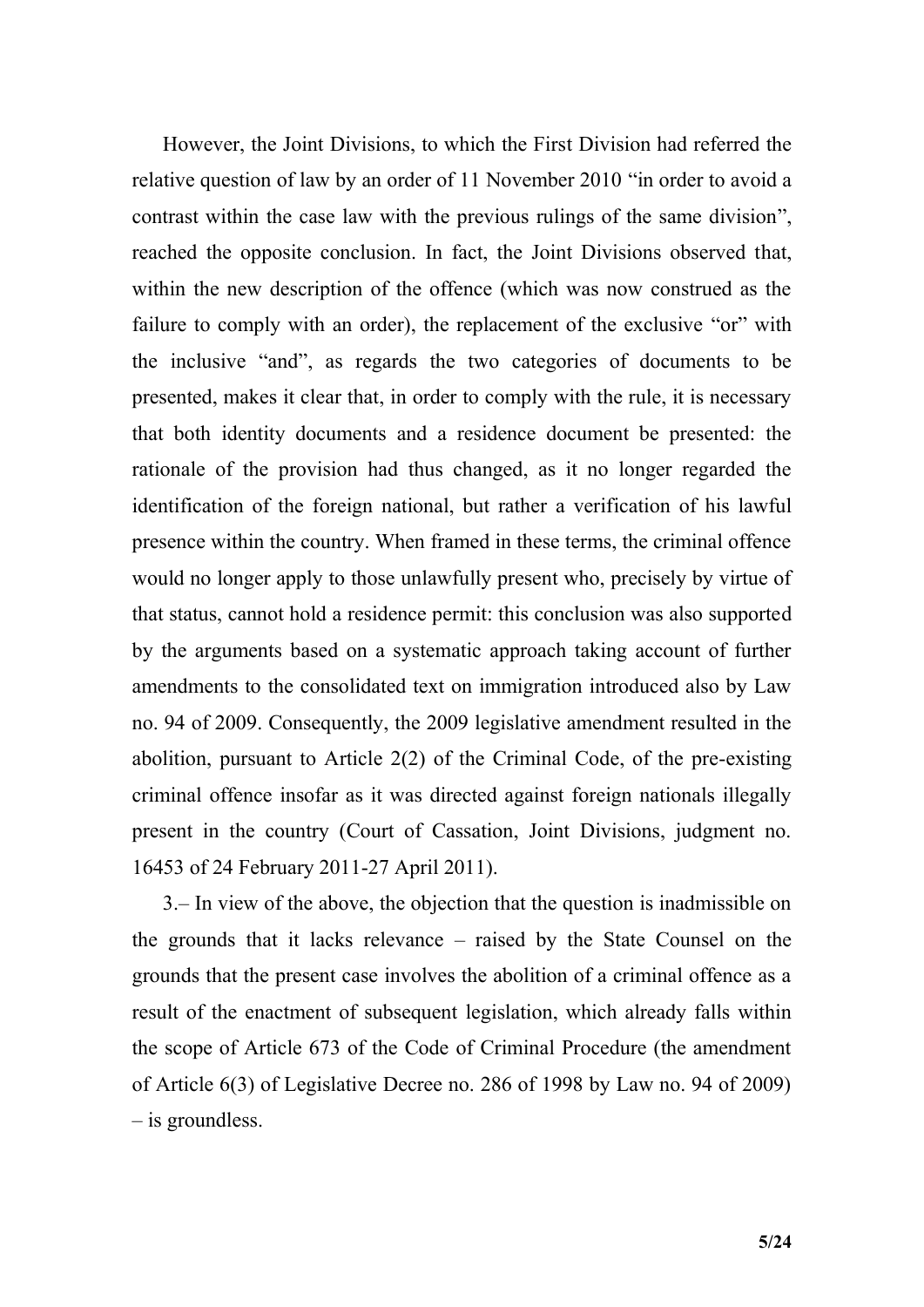The lower court has in actual fact been requested to rule on the petition for partial annulment of a conviction imposed upon request by the parties, filed by the public prosecutor on the basis of the principle laid down by the Joint Divisions in judgment no. 16453 of 2011. As is moreover stressed in the referral order, the offence at issue in the judgment, annulment of which is sought, was committed after the entry into force of Law no. 94 of 2009, and hence at a time when the criminal offence laid down by Article 6(3) of Legislative Decree no. 286 of 1998 was already formulated in its present terms: this means that the move from the old to the new text of the said norm cannot be considered as a mechanism liable to engage the principle laid down in Article 2(2) of the Code of Criminal Procedure, with which the procedural rule laid down in Article 673 of the Code of Criminal Procedure is related in this respect ("no person may be punished for conduct which, according to legislation subsequently enacted" $-$  i.e. at the time the offence was committed – "is no longer a criminal offence and, if a conviction has been imposed, its enforcement and criminal effects shall be cancelled"). From the perspective of the lower court, the decisive problem is solely that of the manner in which the provision establishing the criminal offence in force at the time the offence was committed, and which is still in force, must be interpreted: that is, whether or not it is directed at foreign nationals who are illegally present in the country, irrespective of the arrangements applicable prior to the 2009 amendment.

It follows that the argument according to which the lower court considers the question raised to be relevant cannot be regarded as implausible: namely that the request for annulment brought before it is based not on the subsequent enactment of legislation but on the subsequent change in the interpretation by the courts of the same legal provision (the broader interpretation, as regards those liable to commit the offence, of the amended Article 6(3) of Legislative Decree no. 286 of 1998, initially adopted by the individual divisions of the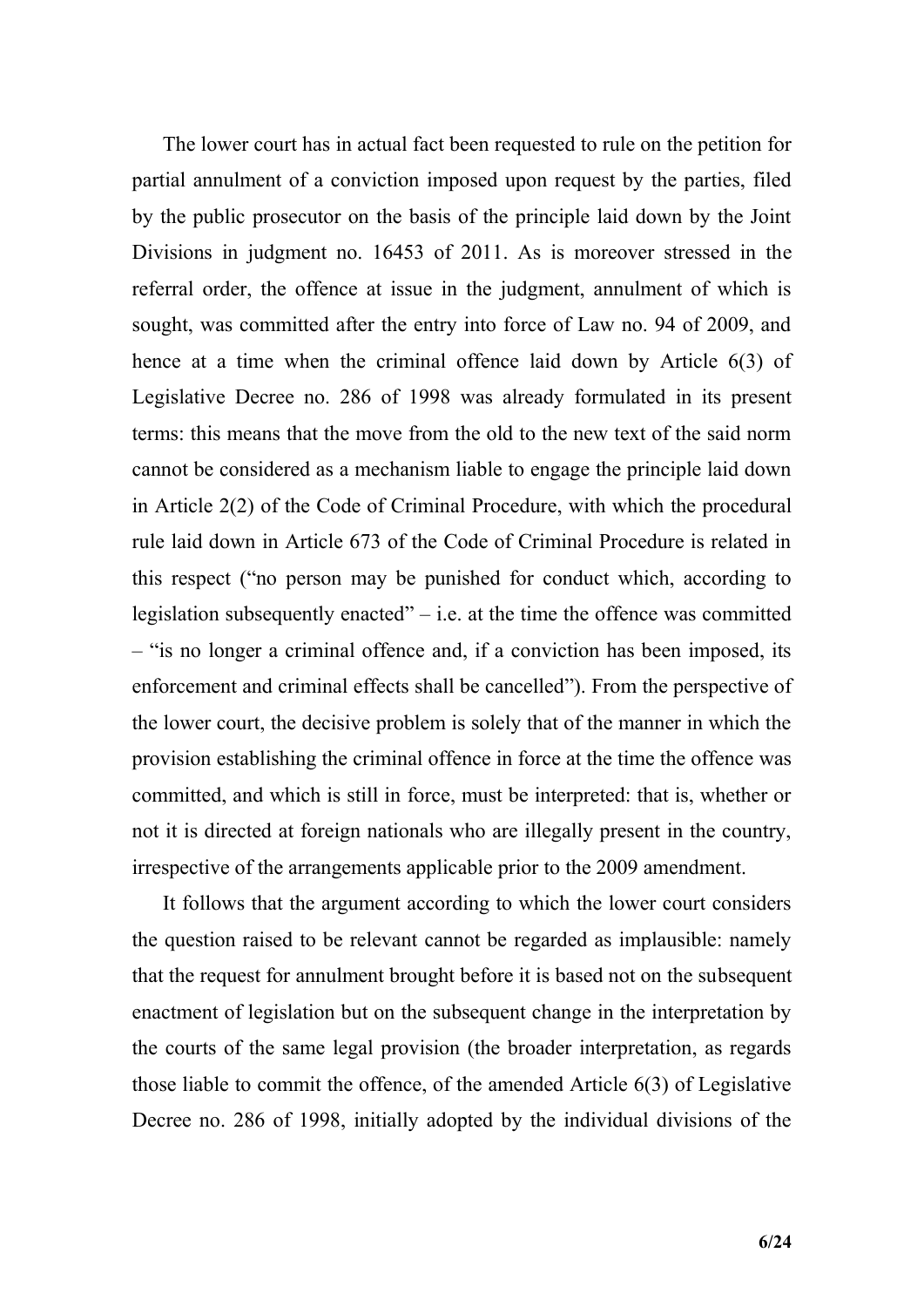Court of Cassation – with which the judgment to be revoked complies – and the narrower interpretation, subsequently endorsed by the Joint Divisions).

4.– Furthermore, the question cannot be deemed to be inadmissible on the basis that the lower court did not take care to ascertain whether – once the applicability of the Article 6(3) of Legislative Decree no. 286 of 1998 to foreign nationals who are illegally present in the country had been precluded – the failure by such individuals to comply with an order to present identification documents should, rather than remaining criminally insignificant, fall under the more general criminal offence, which is still present within the legal order: in the present case, that resulting from the combined provisions of Article 294 of Royal Decree no. 635 of 6 May 1940 (Approval of the regulations on the implementation of consolidated text no. 773 of 18 June 1931 of the laws on public security) – according to which "an identity card or equivalent documents must be presented whenever requested by public security officers" – and Article 221 of Royal Decree no. 773 of 18 June 1931 (Approval of the consolidated text of the laws on public security), which punishes the violation of the above rules with the alternative penalties of arrest or a fine. Were this hypothesis to be valid, it would effectively negate the prerequisite for the applicability of Article 673 of the Code of Criminal Procedure, as the situation would involve not the abolition of a criminal offence, but rather an "*abrogatio sine abolitione*" by way of the subsequent enactment of legislative amendments, regarding which the application of the more favourable provision (such as that laid down by the legislation on public security referred to above) would not apply to final judgments under Article 2(4) of the Code of Criminal Procedure.

Moreover, the consideration that, by the question raised, the lower court seeks to extend the quashing mechanism governed by Article 673 of the Code of Criminal Procedure to changes in case law resulting from a decision of the Joint Divisions of the Court of Cassation according to which the conduct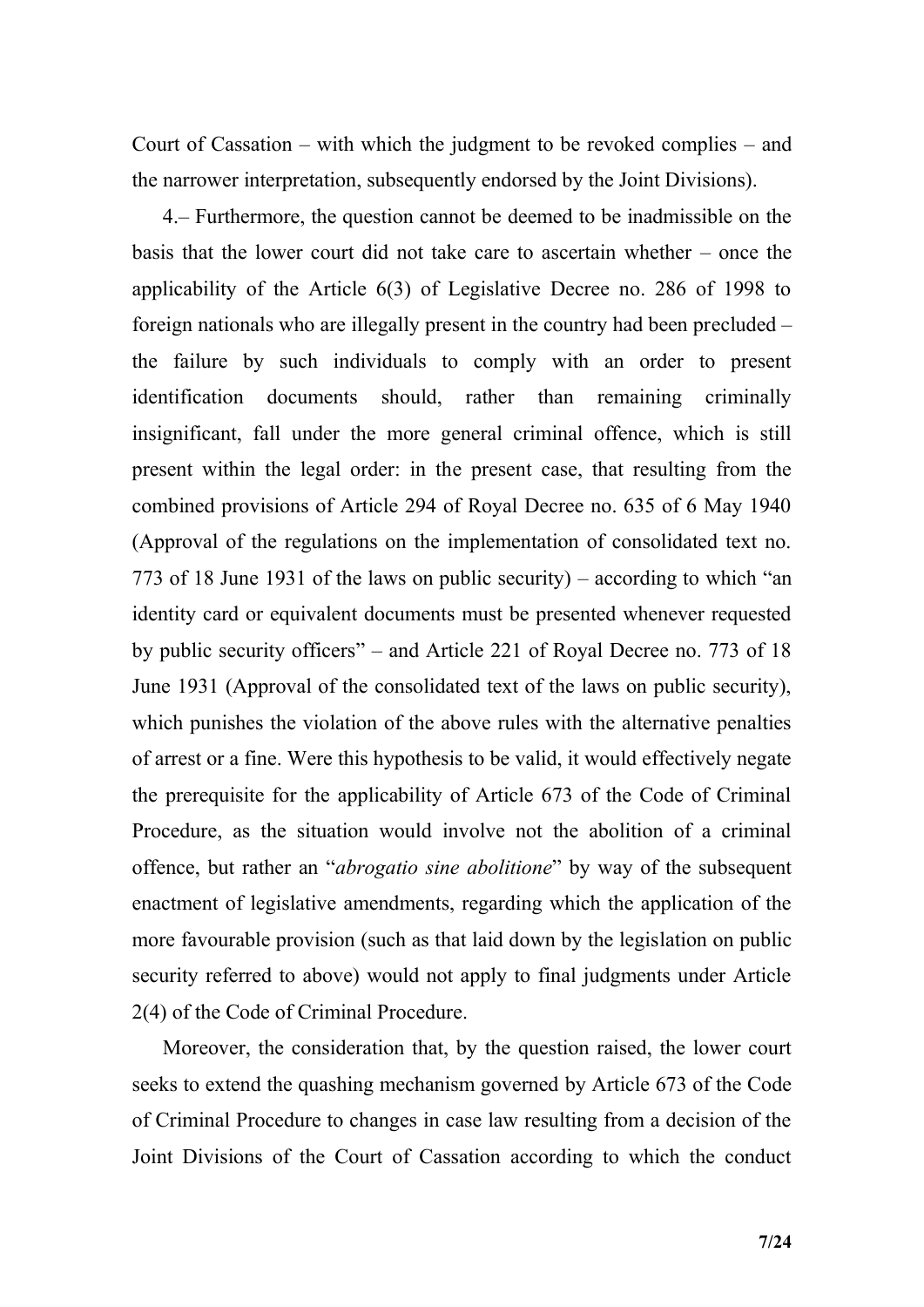which has already been successfully prosecuted is no longer regarded by the law as a criminal offence is all-embracing in this respect: and furthermore – as will be clarified below – this does not leave any potential scope for deviation by the courts when implementing the interpretative solution adopted by the body responsible for the uniform interpretation of the law.

In the present case, judgment no. 16543 of 2011 of the Joint Divisions – whilst not engaging with the problem highlighted above – nonetheless unequivocally asserted that the offence of the failure by a foreign national unlawfully present within the country to present documents has been abolished: in view of the manner in which the remedy sought has been framed, this is hence sufficient in order to render inoperative the question raised.

5.– Moreover, the interpretative premise on which the question of constitutionality is based, consisting in the view that the "change in case law" does not fall within the scope of the institution of the "quashing of the conviction due to the abolition of the offence", as currently provided for under Article 673 of the Code of Criminal Procedure, also appears to be correct – and in any case to comply with the current interpretation of the contested provision by the Court of Cassation.

As a consequence of the substantive provisions laid down by Article 2(2) of the Criminal Code and Article 30(4) of Law no. 87 of 11 March 1953 (Provisions on the establishment and functioning of the Constitutional Court), although through a provision which alters the manner of intervention – applying the "abrogatory" effect of the abolition of the criminal offence direct to the judgment of the trial court, rather than to its enforcement (judgment no. 96 of 1996) – Article 673(1) of the Code of Criminal Procedure in fact provides that, in the event that the provision establishing the criminal offence is repealed or ruled unconstitutional, the judge in enforcement proceedings shall quash the sentence or summary conviction (a formula which, according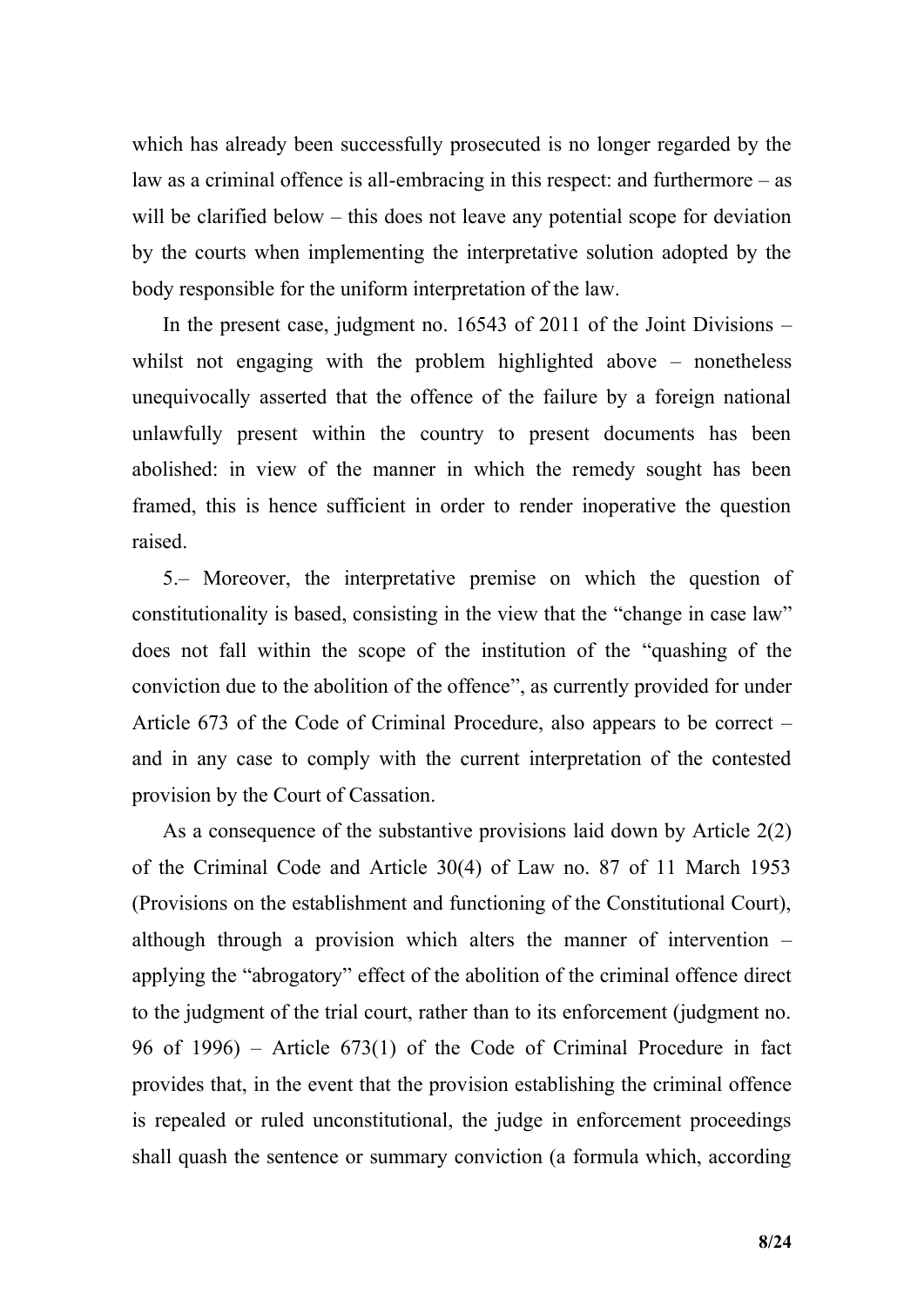to an interpretation which is now settled, also embraces a conviction imposed upon request by the parties), ruling that the conduct is no longer regarded by the law as a criminal offence and adopting the resulting measures. The contested provision thus takes two phenomena into consideration, both of which fall *lato sensu* under the general principle of the "abolition of the offence" referred to in the headnote: as a result of new legislation or following a ruling by this Court that it is unconstitutional, the provision establishing the criminal offence in relation to which sentence was passed, which has now become final, will in fact be expunged from the legal order.

The case law of the Court of Cassation has held that the rule also extends to cases in which a judgment is issued by the Court of Justice of the European Union holding that the national provision of criminal law is incompatible with EU law with direct effect in the Member States, given the substantive equivalence of such a ruling – which prevents the national courts from applying the provision concerned – with subsequently enacted legislation abolishing the offence (in the case law of this Court, on the capacity of the judgments of the Court of Justice to constitute constitute *ius superveniens*, see *inter alia* orders no. 311 of 2011, no. 241 of 2005 and no. 125 of 2004).

The case law of the Court of Cassation has conversely held that aspects relating to the simple interpretative dynamics of the provision establishing a criminal offence, such as a change in case law or the resolution of contrasting positions within the case law, cannot fall within the scope of Article 673 of the Code of Criminal Procedure, even if they result from decisions of the Joint Divisions of the Court of Cassation. It has in fact been pointed out that a case law ruling  $-$  as authoritative as it may be  $-$  does not have the same effect as the solutions provided for under the contested provision, given that the decision is not binding on courts addressing analogous circumstances: this means that a change in the case law cannot be considered in the same manner as a *ius novum*.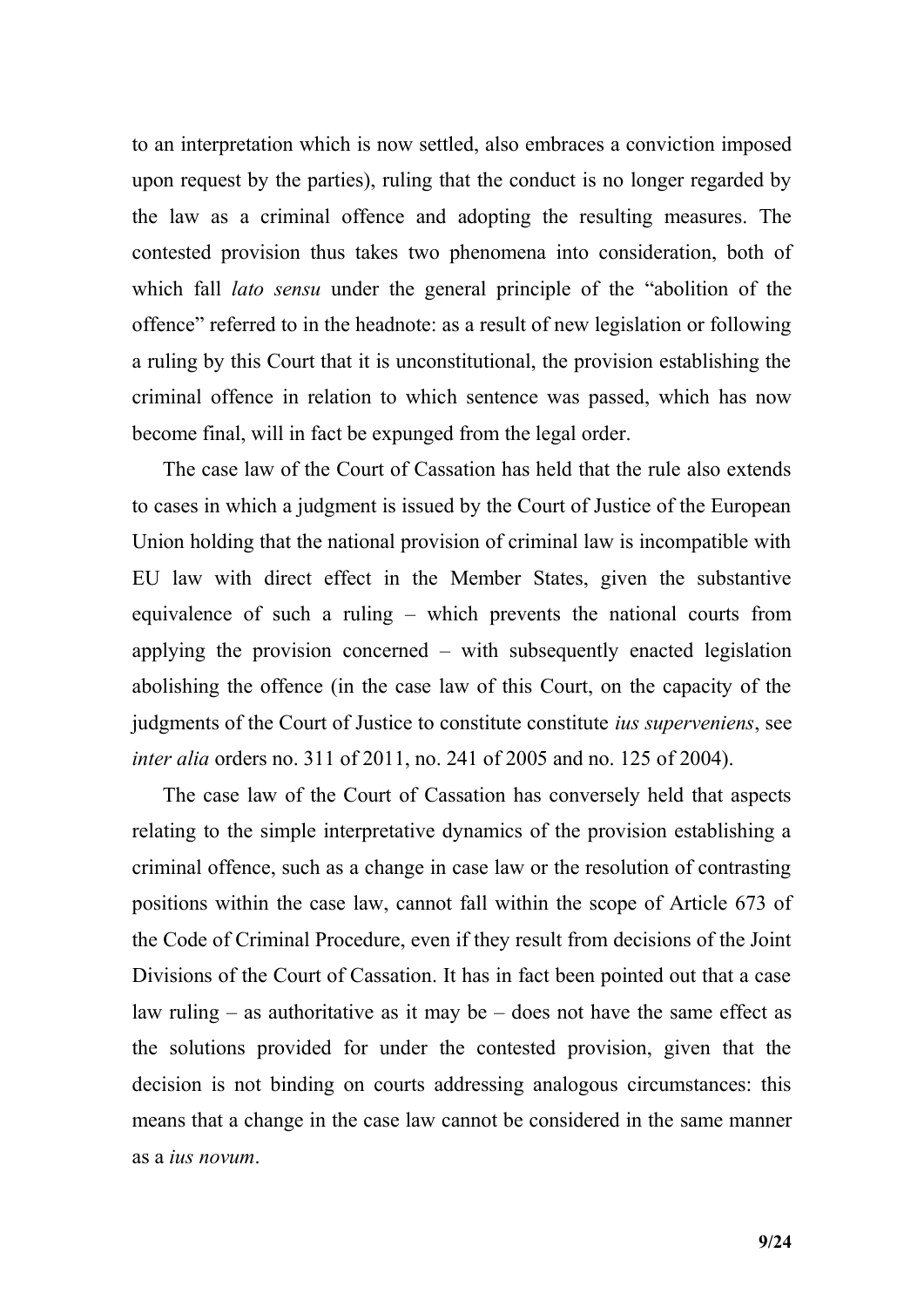6.– However, the lower court considers that constitutional law does not require these arrangements to be altered, and specifically asks that this Court add to the range of grounds for quashing also a "change in case law – implemented by decision of the Joint Divisions of the Court of Cassation – according to which the conduct in question is no longer regarded by the criminal law as an offence".

7.– Whilst it is admissible for the reasons set out above, the question is however groundless on the merits.

The first fundamental objection raised by the referring court – asserting a breach of Article 117(1) of the Constitution due to a violation of Article 7 ECHR, as interpreted by the Strasbourg Court – is rooted in the position of this Court, which has been settled since judgments no. 348 and no. 349 of 2007, that the provisions of the ECHR, as interpreted by the European Court of Human Rights, which was specifically established in order to interpret and apply them, supplement as "interposed norms" the constitutional principle referred to in that they require national legislation to comply with obligations resulting from international law (see *inter alia*, most recently, judgments no. 78 of 2012, no. 303, no. 236 and no. 113 of 2011): this applies however subject to the proviso that the convention provision, as interpreted by the European Court – which nonetheless operates on a sub-constitutional level – does not conflict with other reference provisions of the Italian Constitution (judgments no. 303, no. 236 and no. 113 of 2011, no. 93 of 2010, no. 317 and no. 311 of 2009), and without prejudice moreover to the "margin of appreciation and adaptation" vested in this Court which – provided that it comply with the "essence" of the Strasbourg case law – nonetheless enables it to take account of the special characteristics of the legal order into which the interpretation of the European Court is to be integrated (judgments no. 303 and no. 236 of 2011, no. 311 of 2009).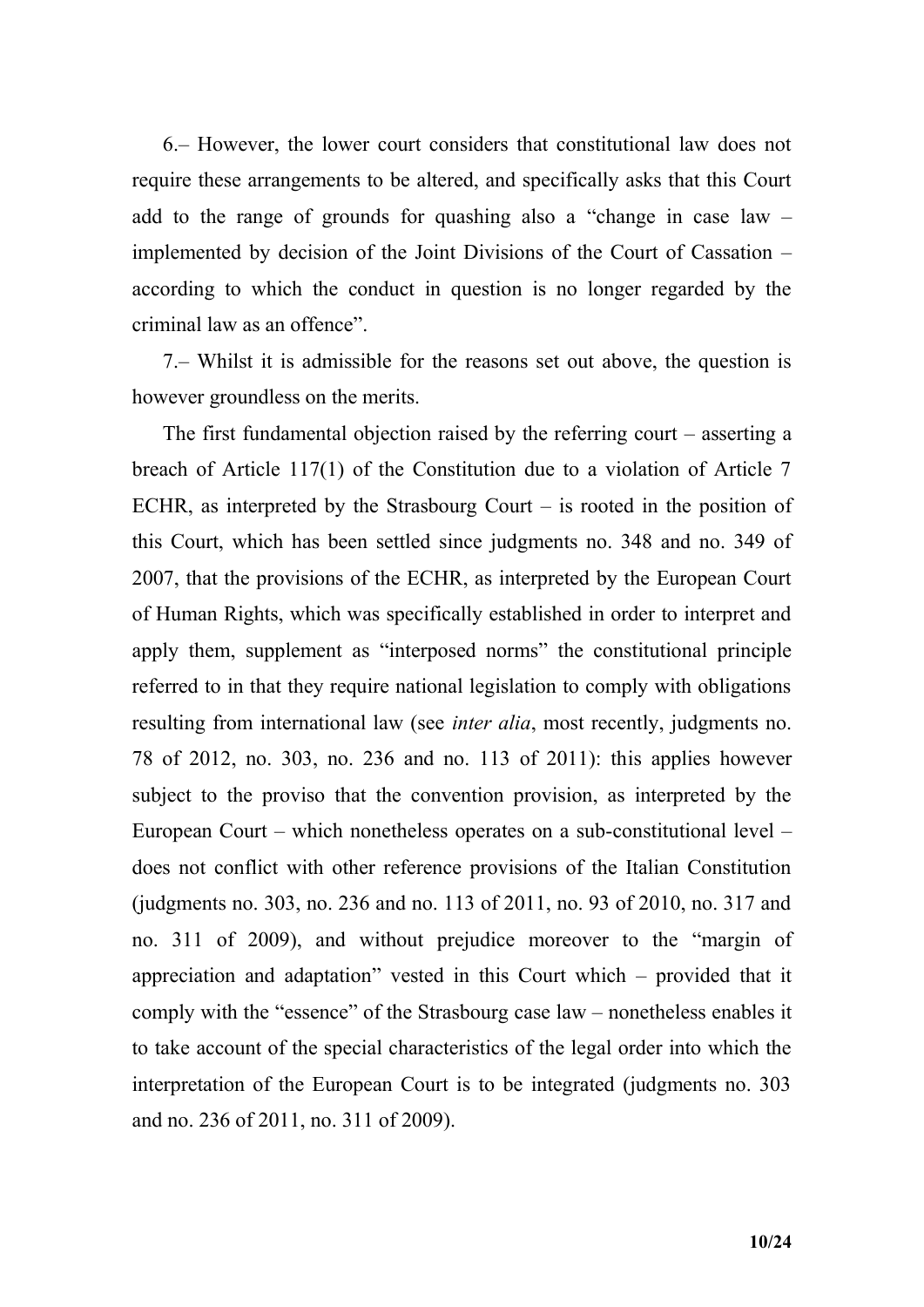In the present case, the referring court identifies the "interposed ECHR norm" – with which the contested national provision is alleged to contrast in a manner that cannot be resolved through interpretation – combining two distinct assertions of the European Court relating to Article 7(1) ECHR (i.e. which provides that "No one shall be held guilty of any criminal offence on accountof any act or omission which did not constitute a criminal offenceunder national or international law at the time when it was committed", and that "Nor shall a heavier penalty be imposed than the one that was applicable at the time the criminal offence was committed").

The former assertion – which expresses a change in approach adopted only recently within the case law of the Strasbourg Court – is that by which Article 7(1), despite its literal provision (which refers only to the prohibition on the retroactive application of less favourable criminal law), implicitly enshrines – alongside the more general principle of legality in relation to offences and penalties (nullum crimen nulla poena sine lege), along with the corollaries of the requirement of that punishment be determinable and the prohibition on analogy *in malam partem* – also the principle of the retroactivity of more favourable criminal law (European Court of Human Rights, Grand Chamber, judgment of 17 September 2009, Scoppola v. Italy; followed by the judgments of 27 April 2010, Morabito v. Italy and of 7 June 2011, Agrati and others v. Italy).

The other assertion – which on the other hand reflects a position of the European Court which has been settled for some time – is that the concept of "law" used in the Convention must be deemed to include both legislation and case law. Even though this "substantive" rather than "formal" reading of the concept of "criminal legality" was stimulated by the need for states parties to take account of different legal systems – given that the reference solely to parliamentary legislation would have limited protection under the Convention in common law systems – it has also been endorsed by the European Court in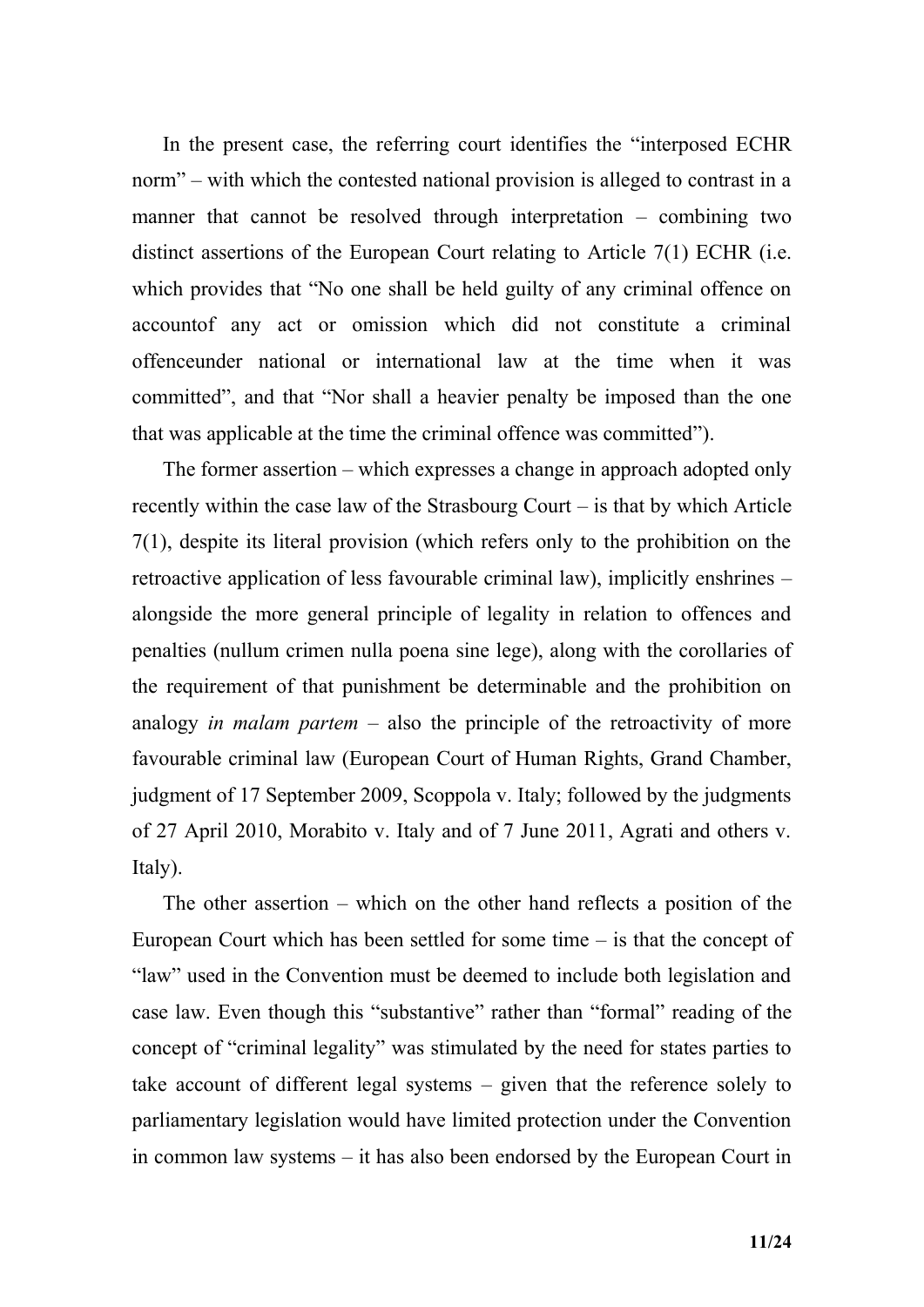relation to civil law systems, in the light of the significant contribution to the determination of the precise scope and evolution of the criminal law which is provided by case law also in such systems (see *inter alia*, judgments of 8 December 2009, Previti v. Italy; Grand Chamber, 17 September 2009, Scoppola v. Italy; 20 January 2009, Sud Fondi s.r.l. and others v. Italy; Grand Chamber, 24 April 1990, Kruslin v. France).

Moreover, precisely this latter assertion demonstrates that the Convention principle of criminal legality, as interpreted by the Strasbourg Court, is less far-reaching than that endorsed within the Italian Constitution (and in general within continental legal systems). In fact, it does not embrace the principle – which is by contrast of central relevance under Italian law – of the principle of amendment exclusively by primary legislation, as incorporated into Article 25(2) of the Constitution; as has been repeatedly asserted by this Court, this principle vests legislative power over the criminal law – on the grounds that it impinges upon the fundamental rights of the individual, and specifically personal freedom – in the institution constituting the highest expression of political representation, i.e. Parliament which is elected by universal suffrage by the entire nation (see judgments no. 394 of 2006 and no. 487 of 1989), and which moreover adopts its decisions upon conclusion of a process – the legislative process – which involves debate from the outset between all political forces, including the minority, and, albeit indirectly, with public opinion.

However, leaving aside the gaps in protection referred to – which moreover precludes the mechanical transposition into national law of the equal status of written law and judge-made law  $-$  the fact that the European Court has to date not once asserted the corollary that the lower court seeks to infer from the combination of the two affirmations referred to above proves to be decisive for our present purposes: namely that, pursuant to Article 7(1) ECHR, a change in case law to the benefit of the guilty party will require final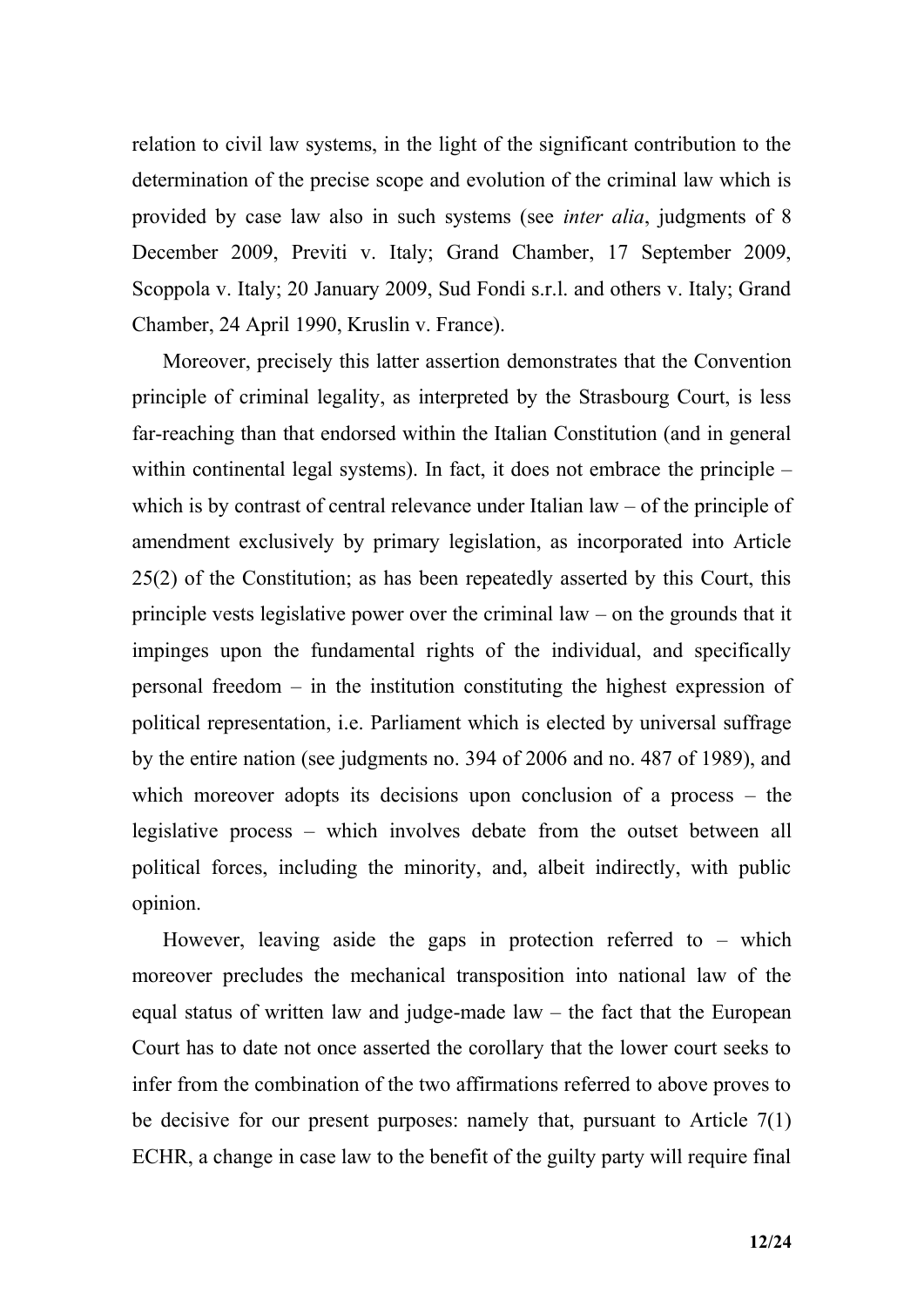convictions that contrast with the new approach to be quashed (a principle which – if valid – should moreover operate not only in relation to changes in case law which decriminalise the offence – as the referring court purports to conclude – but also those which are limited to mitigating punishment, by for instance declining to invoke aggravating circumstances or classifying the conduct as a less serious offence).

First and foremost, the Strasbourg Court has not to date expressly asserted the principle of the retroactivity of more favourable criminal law to changes in case law. The European Court has only considered changes in case law – having also considered such changes from the general perspective of a verification of the prerequisites of the "accessibility" and "predictability" of the criminal law, which have been held to be inherent within the wording of Article  $7(1)$  ECHR – with reference to the different principle of the nonretroactivity of less favourable criminal law; specifically, it has held that the application within case law of a broad interpretation of the scope of a criminal offence to conduct committed previously, where the new interpretation does not constitute a reasonably foreseeable evolution of prior case law, runs contrary to the Convention (for opposing solutions based on that general rule, see European Court of Human Rights, the judgments of 10 October 2006, Pessino v. France and of 22 November 1995, S.W. v. United Kingdom, and also more recently the judgment of 10 July 2012, Del Rio Prada v. Spain, subject to the limits under which the interpretative principles are applicable to Italian law).

Moreover – contrary to the conclusion which the lower court purports to reach – it must be excluded that a "Convention" requirement mandating the quashing, in the name of the principle of the non-retroactivity of more favourable criminal law, of final sentences that are not aligned with the new case law which has been altered to the benefit of the accused cannot be inferred automatically from the conclusions reached in relation to the principle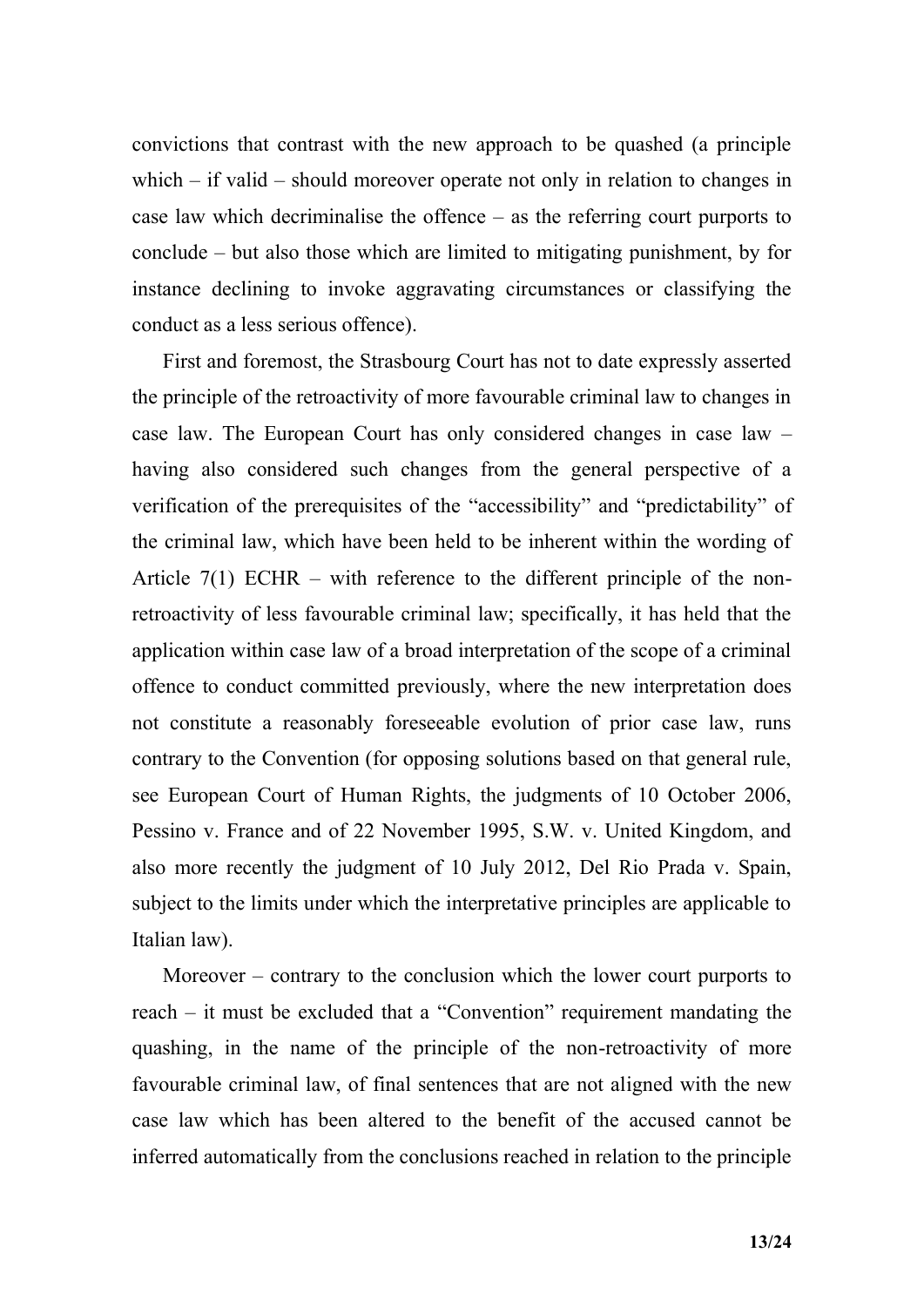of the non-retroactivity of less favourable criminal law. In fact, the two principles have different foundations. The non-retroactivity of less favourable criminal law provides a guarantee to individuals against arbitrary persecution and expresses the requirement that the legal consequences of one"s conduct under criminal law be "calculable", as a necessary precondition for free individual self-determination: any subsequent "surprise" exacerbation of the consequences of the offence under criminal law will be at odds with this requirement. Conversely, the principle of the retroactivity of more favourable criminal law has no relationship with the aforementioned freedom, since the more favourable criminal law arose after the offence was committed, at which time the author freely and consciously decided to act on the basis of the framework of legislation (and case law) at that time; by contrast, the said principle is rooted in that of equality which requires, as a general principle, that changes in the criminal law that benefit the perpetrator, as an expression of a re-assessment of the social harm caused by the conduct, also be extended to those who committed such acts at an earlier point in time (see judgment no. 394 of 2006; see analogously judgments no. 236 of 2011 and no. 215 of 2008).

As regards the non-absolute status which the principle of the retroactivity of more favourable criminal law is liable to take on within this perspective, it must on the other hand be pointed out – as was already noted on another occasion (judgment no. 236 of 2011) – that the Strasbourg Court not only failed to exclude unequivocally the possibility that, under appropriate circumstances, the principle in question will be subject to exceptions, but rather imposed an express limit on its operation, in the opposite direction to that proposed by the lower court. In fact, according to the European Court, the principle of the retroactivity of more favourable criminal law, which may be inferred from Article 7(1) ECHR, "is embodied in the rule that where there are differences between the criminal law in force at the time of the commission of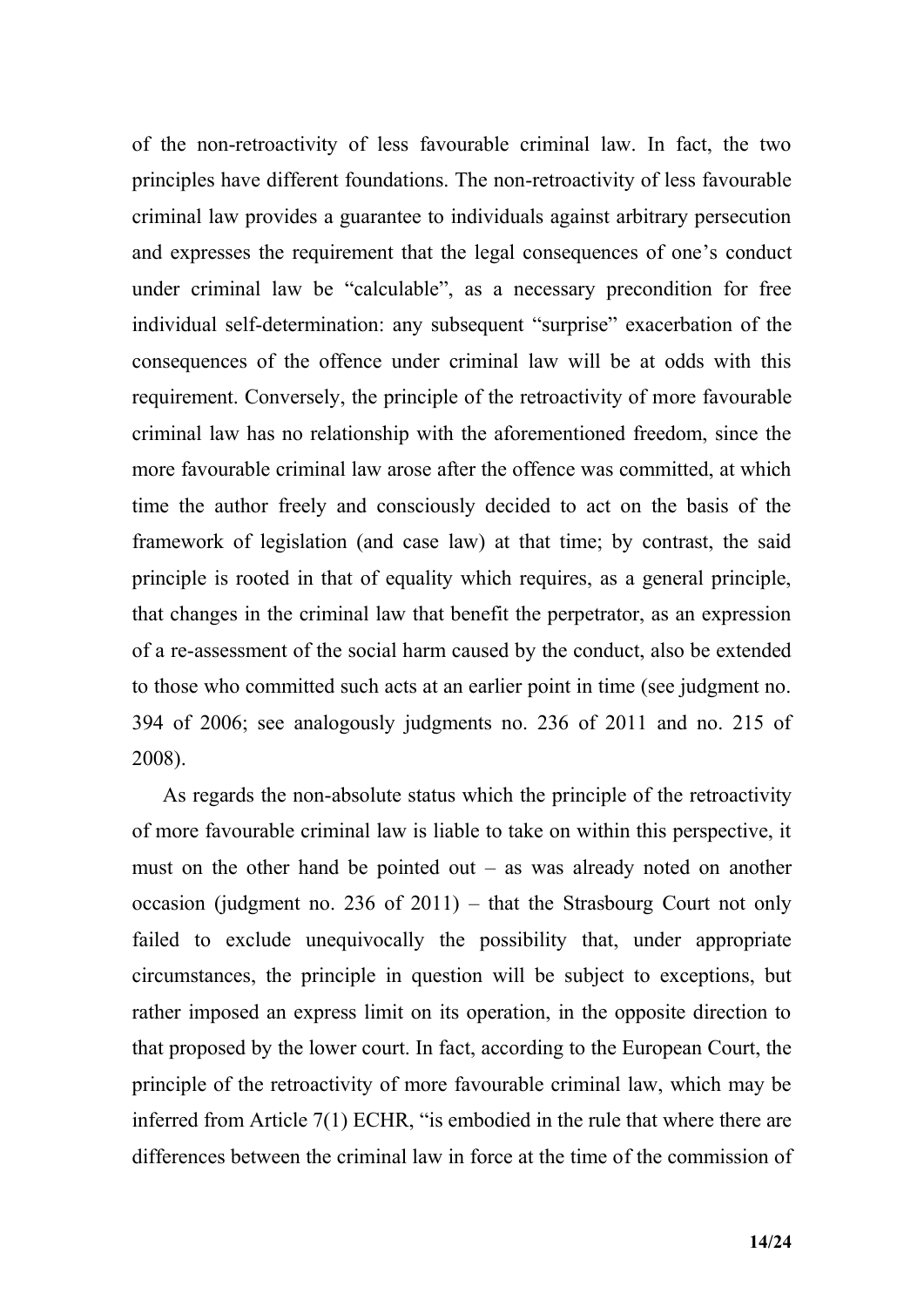the offence and subsequent criminal laws enacted before a final judgment is rendered, the courts must apply the law whose provisions are most favourable to the defendant" (European Court of Human Rights, Grand Chamber, judgment of 17 September 2009, Scoppola v. Italy, paragraph 109). With reference (solely) to "subsequent criminal laws enacted before a final judgment is rendered", the European Court thus held that the principle in question will not apply once the judgment has become final, in contrast to the position under Italian law set forth in Article 2(2) and (3) of the Criminal Code (see judgment no. 236 of 2011).

It is evident that the above limitation cannot also apply – within the perspective of the lower court – to changes in case law. The Strasbourg Court itself has moreover had the opportunity to hold in general terms that, following the settlement of a contrasting view within case law by a supreme national court, the requirement to ensure equal treatment cannot be validly invoked in order to overturn the principle of the intangibility of *res iudicata*: in fact, "to construe the principle of equality in the application of the law to the effect that the outcomes to later decisions will imply the review of all earlier final decisions that contradict with more recent decisions would run contrary to the principle of legal certainty" (European Court of Human Rights, judgment of 28 June 2007, Perez Arias v. Spain, again insofar as the principles of interpretation are applicable to Italian law).

Thus, irrespective of the examination of compatibility with the principle of amendment exclusively by primary legislation enshrined in Article 25(2) of the Constitution – a requirement stressed by the State Counsel in his submissions – it must be conclusively pointed out, as a prior issue, that the hypothetical "interposed Convention provision" which is drawn on as a basis for assessing the constitutionality of the contested provision in actual fact lacks any current backing within the case law of the European Court.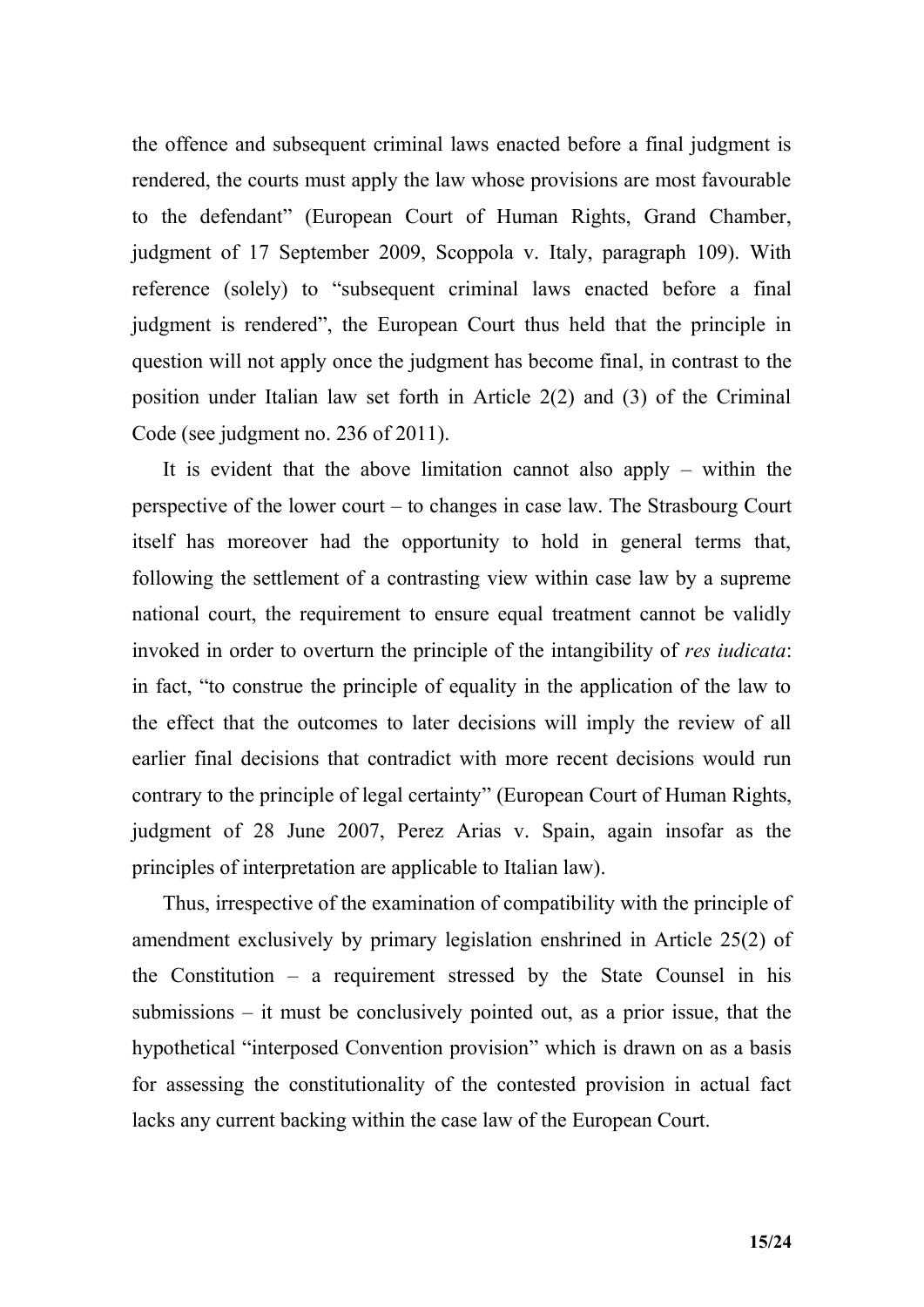8.– Moreover, the parallel references by the lower court to Articles 5 and 6 ECHR prove to be inconclusive in the present case.

As regards the alleged violation of Article 5, it is asserted by the referring court by invoking – in the light of judgment no. 18288 of the Joint Divisions of the Court of Cassation of 21 January 2010-13 May 2010 on the "executive final decision" (where however the effect of the reference was different) – the ruling of the Strasbourg Court which held that the right to personal freedom and security of the person protected by Article 5 had been violated in a case involving the delay in granting remission of the sentence to a convicted individual due to interpretative doubts regarding the terms of operation of the clemency measure (European Court of Human Rights, judgment of 10 July 2003, Grava v. Italy). However, there is no analogy whatsoever – and the referring court in any case did not stress any such analogy – between the case examined by the European Court and that at issue in the national proceedings: confirmation of such an analogy is a necessary prerequisite for the "importation" of the principle laid down by the European Court into constitutional review proceedings (see judgment no. 239 of 2009).

Moreover, as regards the alleged violation of Article 6 ECHR, the lower court refers to the approach followed by the Strasbourg Court according to which the existence of profound and persistent differences within the case law of a national supreme court regarding the interpretation of a given legislative provision, which cannot be resolved either on the facts or have not been resolved through mechanisms enabling such contrasts to be resolved, is liable to result in a violation of the right to a fair trial, given the obstacles which may be caused by this to an effective defence within the trial (to this effect see, in addition to the judgment of 2 July 2009, Iordan Iordanov v. Bulgaria cited by the lower court, the judgments of 24 June 2009, Tudor Tudor v. Romania and of 2 December 2007, Beian v. Romania, again insofar as the interpretative principles are applicable to Italian law).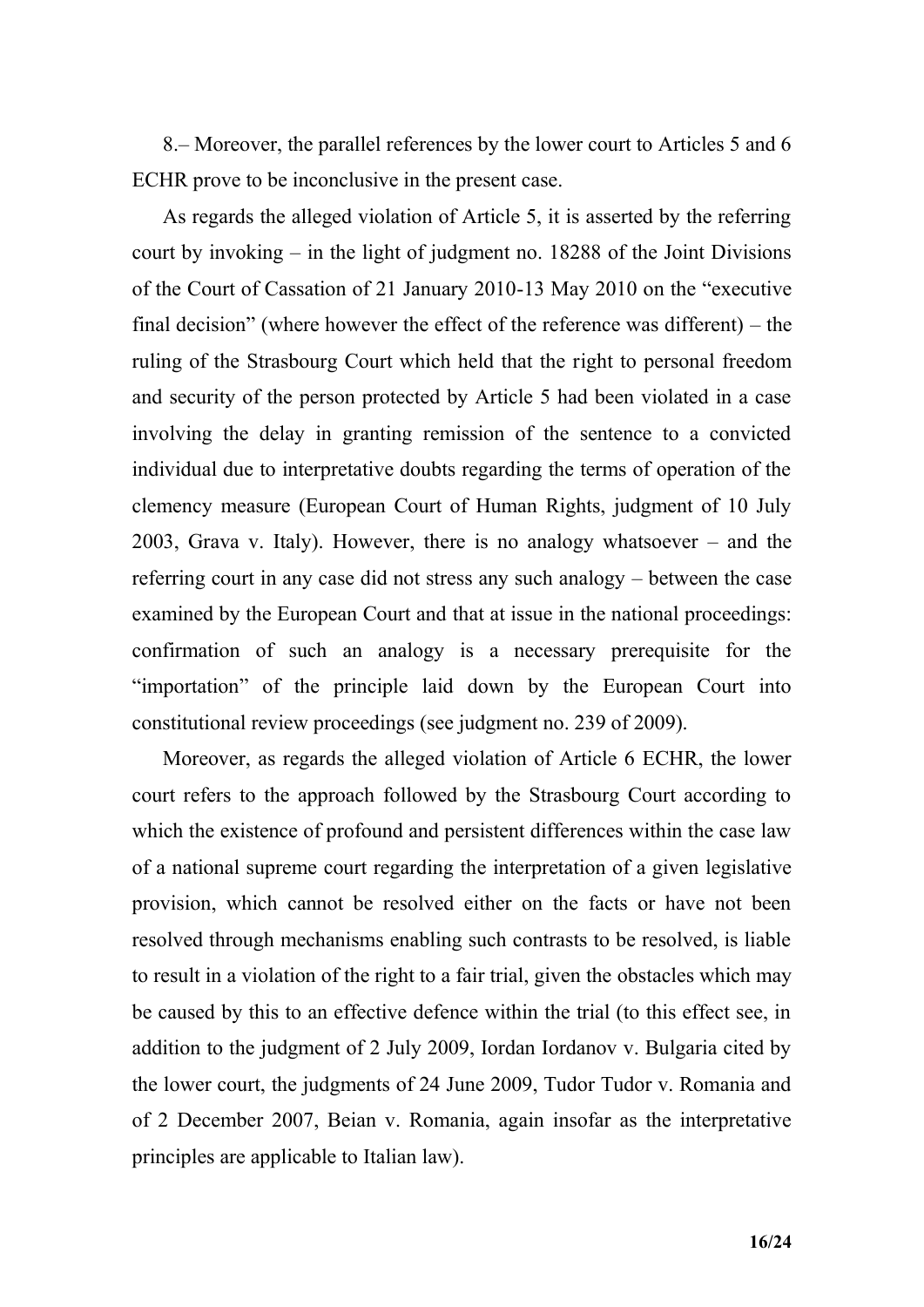Moreover, this scenario too involves a situation that is not comparable with that at issue in the present review proceedings. The quashing of a conviction on the grounds that the offence has been abolished is a figure which is clearly distinct from the mechanisms for settling contrasting positions within the case law, which the Strasbourg Court has held to be necessary in order to give effect to the Convention guarantee in Article 6. On the other hand, according to the European Court, the right to a defence is liable to be impaired by "synchronic" contrasts within the case law that render the validity of the provision establishing a criminal offence uncertain at the time when the trial is celebrated, due to the parallel presence of multiple interpretations in conflict with one another; however, it is not liable to be impaired by "diachronic" contrasts, such as that targeted by the referring court, associated with the replacement of one interpretation by another after the trial has been concluded.

9.– The objections alleging that the principle of equality has been violated also with reference to the requirement of reasonableness (Article 3 of the Constitution) are also groundless.

Contrary to the arguments of the lower court, the fact that the legislature on the one hand respects – moreover in accordance with requirements of constitutional law – the function of the Court of Cassation, and in particular of the Joint Divisions, as the guarantor of the uniform interpretation of the law – thereby postulating the requirement that later case law must "tend" to comply with the decisions of the Court of Cassation – whilst on the other hand failing to make provision for the revocation of final judgments issued in relation to conduct which, under the terms of a subsequent different decision by the body charged with ensuring the uniform interpretation of the law, are no longer regarded as criminal offences under the law, thus enabling the authors of analogous actions to be treated in a radically different manner, cannot be deemed to be manifestly irrational.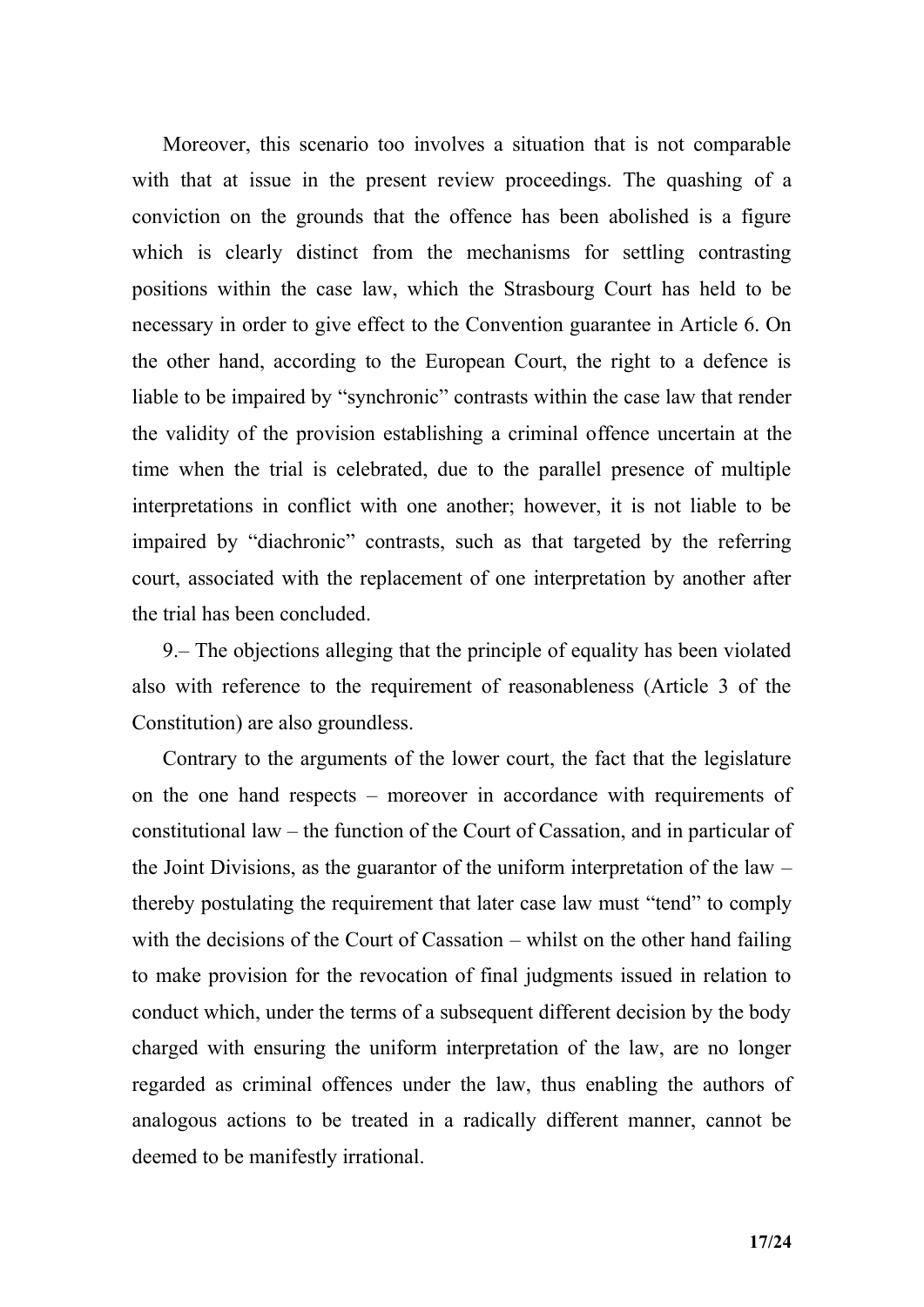The position asserted by the decision of the Joint Decisions undoubtedly "aspires" to acquire stability and general acceptance. However – as the referring court itself acknowledges – these are only "trends" in that their efficacy is non-binding but essentially "persuasive" in nature. The consequence of this is that, in contrast to a law repealing a criminal offence or a declaration of unconstitutionality, a new decision by the body charged with ensuring the uniform interpretation of the law is potentially liable to be set aside at any time and by any court, provided that sufficient reasons are given for such a move; on the other hand, the Joint Divisions themselves may review their position, including on the initiative of individual divisions, as has in fact occurred.

Therefore, against this backdrop, the failure to recognise an overruling within the case law is justified given its capacity to upset the principle of the intangibility of *res iudicata*, as an expression of the requirement of certainty with regard to concluded legal relations. Moreover – as the referring court itself acknowledges – the fundamental significance of this principle is amply recognised also on European Union level (see the judgments of the Court of Justice of 22 December 2010 in Case C-507/08, Commission v. Slovak Republic [2010] ECR I-13489; of 3 September 2009 in Case C-2/08, Fallimento Olimpiclub s.r.l. [2009] ECR I-7501; and of 16 March 2006 in Case C-234/04, Kapferer [2006] ECR I-2585). As a prerequisite for quashing a ruling which should in itself remain intangible – i.e. the final judgment – the law requires, not unreasonably, that some chance in circumstances occur which results in the lapse of the criminal significance of particular conduct and which has the characteristics of general binding force and inherent stability (subject, in situations involving a law repealing a criminal offence, to the enactment of new legislation restoring the offence): by contrast, the matter considered by the lower court does not display these characteristics.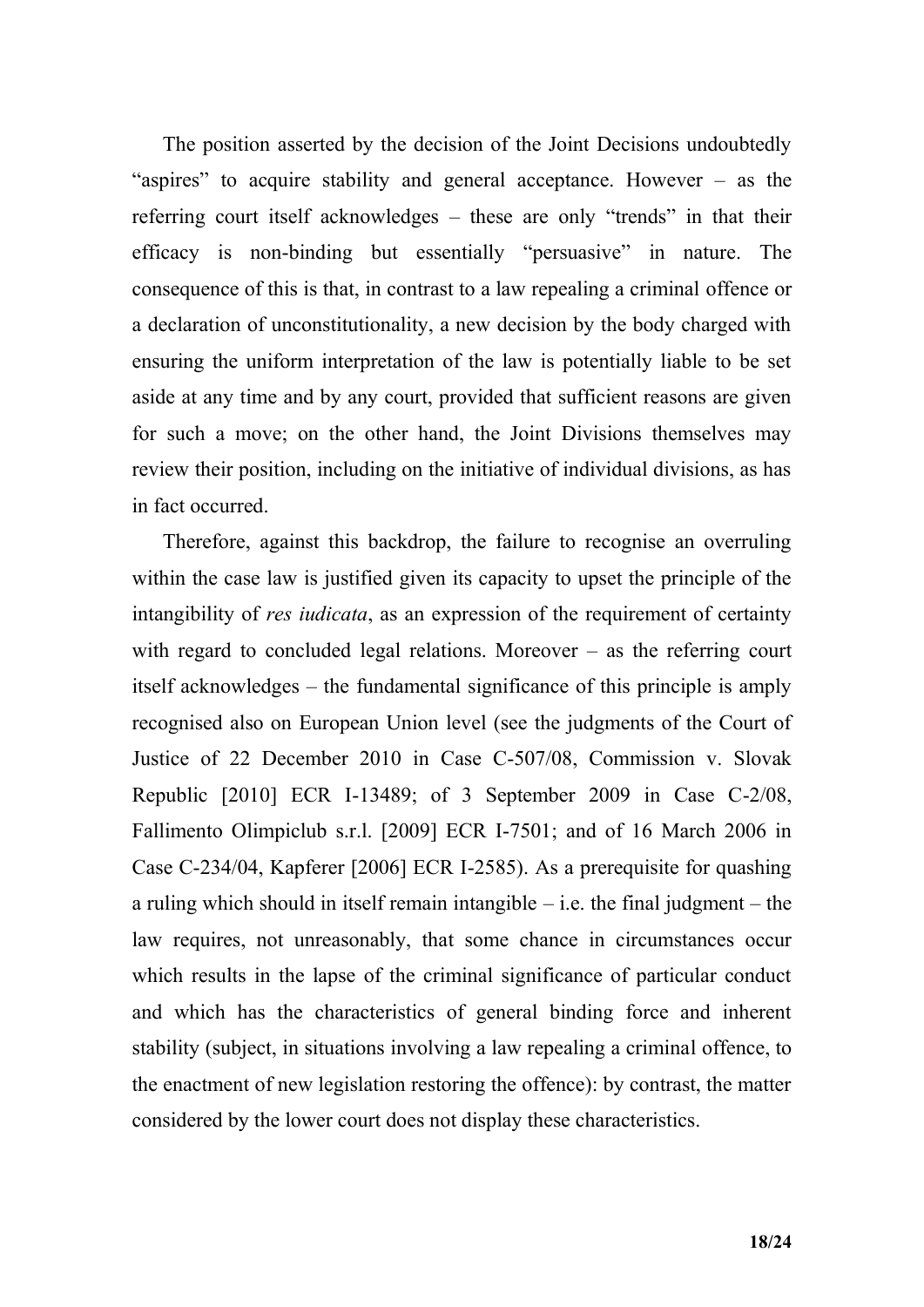Moreover, the reference to recent judgments of the Court of Cassation which have held certain changes in case law to be significant for the purposes of overturning an "executive final decision" and an "interim final decision" (respectively, judgment no. 18288 of 2010 of the Joint Divisions cited above – on which the lower court grounds most of its challenges – and judgment no. 19716 of 6 May 2010-25 May 2010 of the Second Decision) does not support the referring court"s argument. In fact, these judgments did not fail to give adequate prominence to the clear gap which separates these figures from a genuine final judgment, as the former amount to simple procedural exclusions relating to decisions delivered *rebus sic stantibus* which are intended to avoid the wearying repetition of applications with the same object to the enforcement judge or the interim judge, in relation to which it is necessary to establish solely whether or not the reference to the changed approach within the case law may constitute a new argument in law.

Likewise, the reference by the referring court to the significance placed by this Court in the "living law" [i.e. the uniform and settled interpretation of the law] for the purposes of ascertaining the object of constitutional review proceedings, including those relating to criminal law provisions, is not persuasive. This solution meets with the requirement to respect the role reserved to the ordinary courts – and specifically of the judicial body charged with guaranteeing the uniform interpretation of the law  $-$  in relation to interpretation: in cases involving a settled position within case law, or otherwise a broadly shared position – especially if it has been endorsed by a decision of the Joint Divisions of the Court of Cassation – the Constitutional Court will assume that the contested provision "lives" in the meaning currently attributed to it by the courts. Nevertheless, this Court has nonetheless pointed out that, even where an approach followed in case law has acquired the status of "living law", the referring court is only granted the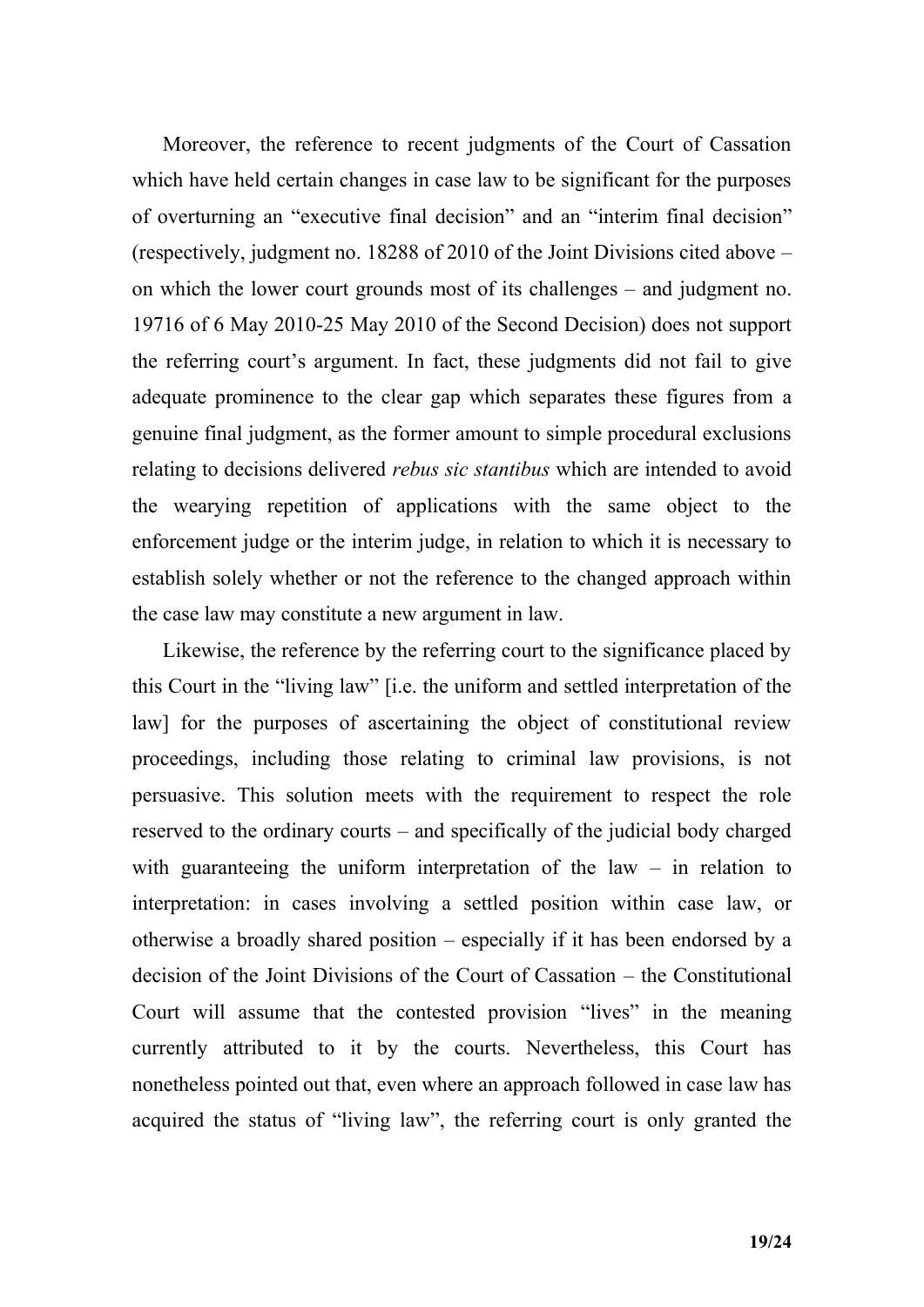right, and is not under an obligation, to follow it (see judgment no. 91 of 2004).

10.– Thus, far from being necessary in order to remove any supposed contradiction within the system, it would on the contrary be precisely the action requested by the lower court that would act as a herald for doubts and contradictions, taking account of the characteristics of the rule which would be established by the expansive ruling sought from this Court.

In fact, Article 673 of the Code of Criminal Procedure subjects the enforcement judge to a mandatory duty to intervene where a criminal offence has been abolished. If such relief is granted, this mandatory rule would apply also to the grounds for quashing proposed by the referring court (and as is moreover inherent within the logic of its challenges): the consequence of this would be that the enforcement judge would be undoubtedly required to quash any final conviction that contrasted with the findings of the body charged with guaranteeing the uniform interpretation of the law, even were it not to endorse such a view.

In this way however, the expansive ruling requested would entail a genuine "systemic" subversion, thereby establishing a general hierarchical relationship between the Joint Divisions and the enforcement judges, even outside of interlocutory referrals, which would however lead to decidedly unharmonious results, since the rule of *stare decisis* is not a general rule within the legal order. In fact, the judge in enforcement proceedings would be required to abide by the "favourable" decision of the Joint Divisions, and hence to revoke the final conviction. On the other hand, a trial court which was judging an analogous situation *ex novo* would not be under the same obligation, and could thus disregard – albeit provided that adequate reasons are given – the solution adopted by the body charged with guaranteeing the uniform interpretation of the law (thereby, as the case may be, leading to a further change in case law). However, it would be illogical for the requirement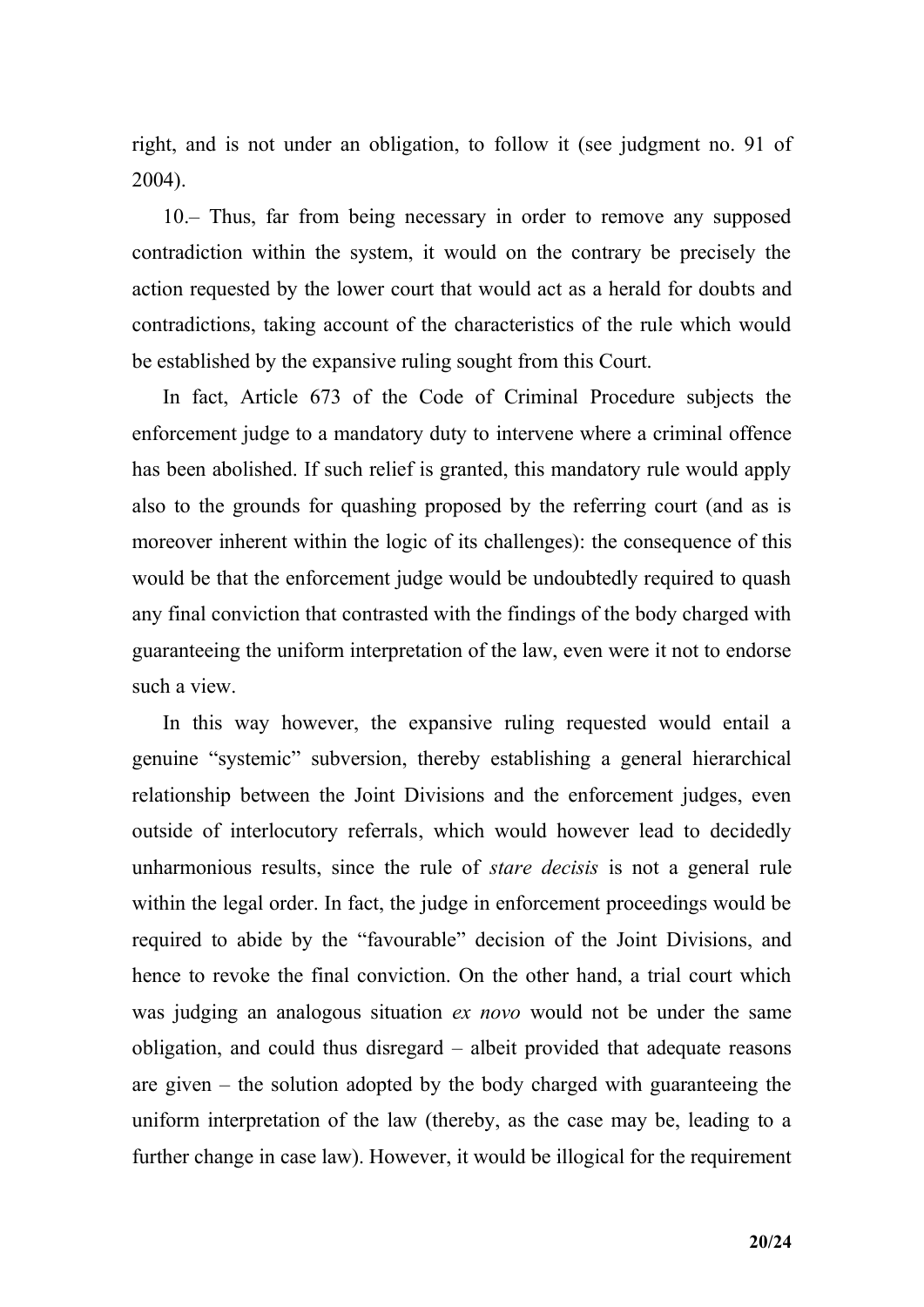to comply with the ruling of the Joint Divisions to apply in cases in which the opposite conclusion was reached (which may even be based on broad arguments focusing on the specific issue of the criminal relevance of the conduct), whilst it would not on the other hand apply in proceedings in which no final judgment has yet been reached. Not could it be objected that – adopting the perspective of the lower court – given the "legitimate expectation" generated in associates by the decision of the Joint Divisions, any trial court that departed from the decision could not under any circumstances convict the defendant in accordance with the supposed extension of the principle of non-retroactivity also to the new less favourable interpretation of the criminal law provision. This objection might – hypothetically – be appropriate were the proceedings to concern an act committed after the decision of the Joint Divisions, but not in relation to acts committed prior to that time in which the author did not have any grounds to assume that his actions, which were carried out when the opposite view prevailed within case law, were permitted under criminal law.

11.– The further objection alleging a violation of the "principle of the (general) retroactivity of more favourable criminal law" – which the referring court purports to infer from Articles 3 and  $25(2)$  of the Constitution – is also groundless.

According to the settled case law of this Court, the principle of the retroactivity of criminal law that is more favourable to the accused is not in reality grounded in Article  $25(2)$  of the Constitution – which is limited to endorsing the principle of the non-retroactivity of more severe criminal law – but, as mentioned above, exclusively in the principle of equality which requires, as a matter of principle, that identical situations be treated in the same manner where their classification as criminal offences has been altered through legislation, irrespective of whether they were committed before or after the entry into force of the provision which repealed the offence or which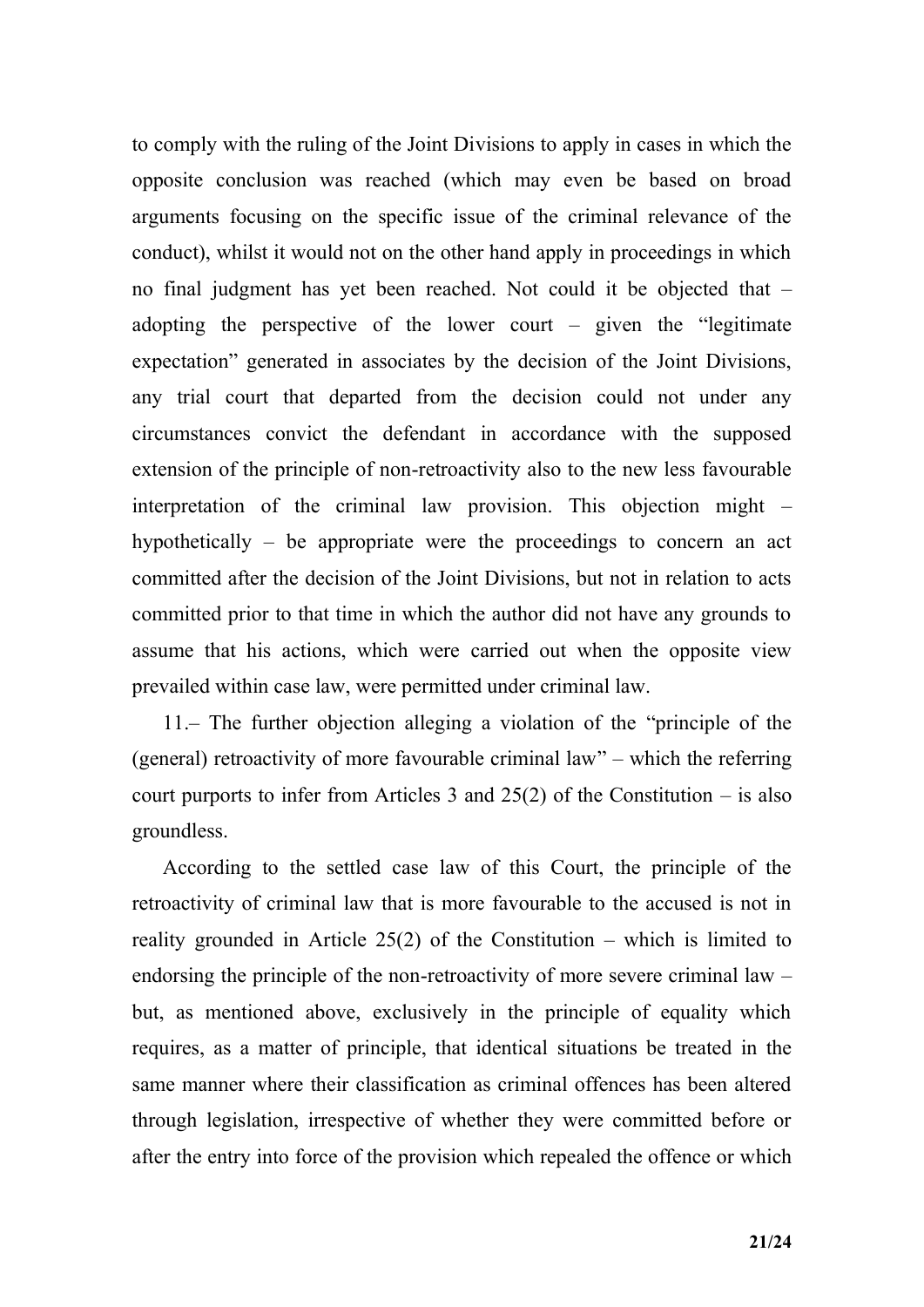provided for less severe punishment. Precisely as a consequence of the above, the principle in question is not therefore absolute in nature, and is open to exceptions through ordinary legislation, provided that there is sufficient justification (see *inter alia* judgments no. 236 of 2011, no. 215 of 2008, no. 394 and no. 393 of 2006).

However, leaving aside the possibility that the need to safeguard the intangible status of final judgments constitutes adequate justification for an exception, as has been repeatedly asserted in the past by this Court (judgments no. 74 of 1980 and no. 6 of 1978; order no. 330 of 1995), the fact that the principle in question relates – including under the relevant provisions of the Code (Article  $2(2)$ , (3) and (4) of the Code of Criminal Procedure) – only to the subsequent enactment of "legislation" is all-embracing. In order for it to be extended to changes in case law, it would therefore be necessary to demonstrate – and this is in effect the conceptual premise of the referring court – that the shift between contrasting interpretations in case law is tantamount to the enactment of legislation.

However, such a conflation is opposed not only by the consideration – raised by the case law of the Court of Cassation referred to above in relation to the identification of the scope of Article 673 of the Code of Criminal Procedure – relating to the non-binding status of a simple approach within case law, but is also supported by a ruling of the Joint Divisions. It is opposed also, and primarily – along with the principle of amendment exclusively by primary legislation in relation to criminal matters, cited at various points above, laid down by Article 25(2) of the Constitution – by the principle of the separation of powers, and specifically as a ramification of the principle (Article 101(1) of the Constitution) that the courts must be subject (only) to the law.

Moreover, this conclusion cannot be negated solely by the fact that the new decision by the body charged with guaranteeing the uniform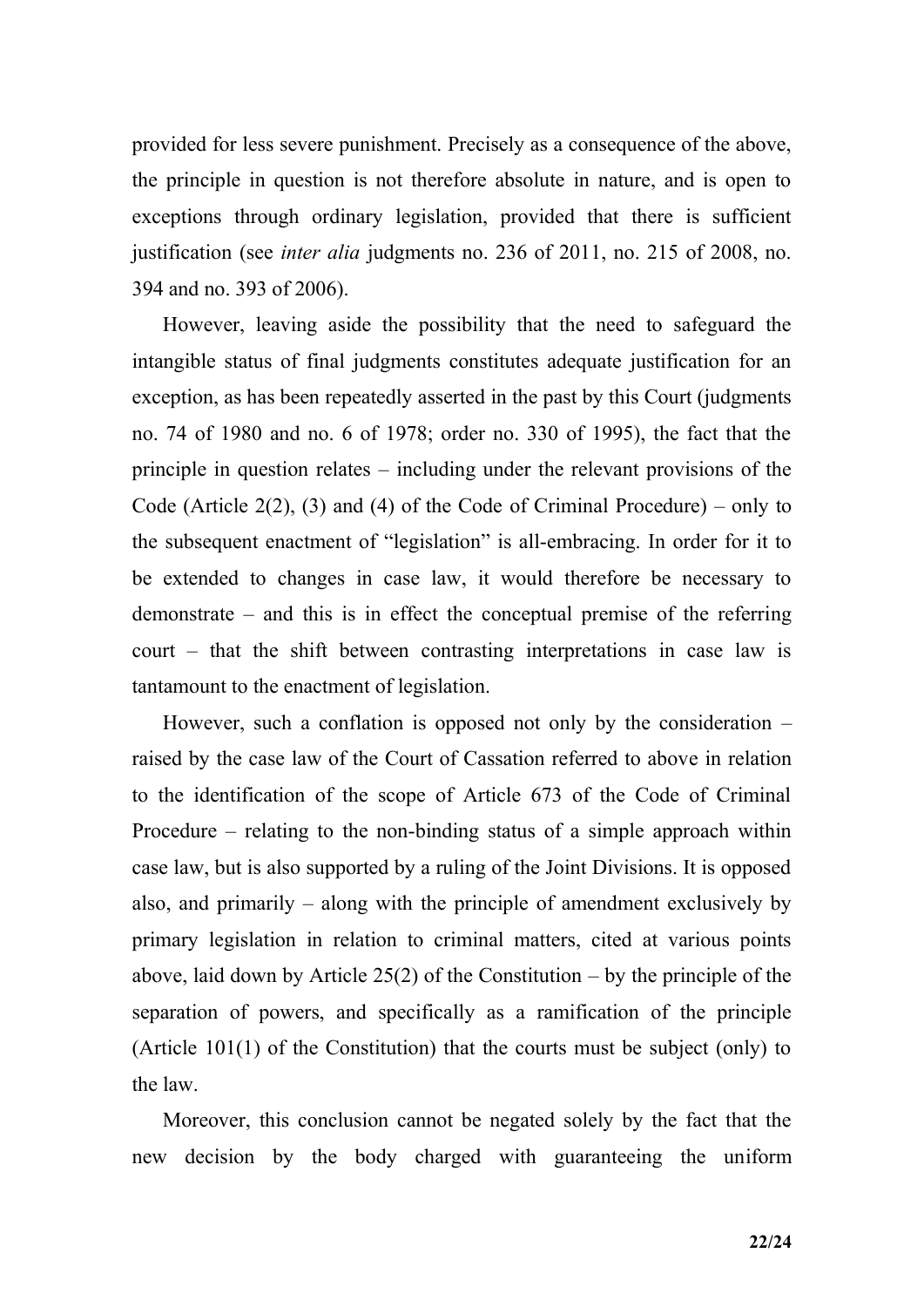interpretation of the law is tantamount to the quashing of the offence. As is the case for the enactment of law, and of the criminal law in the present case, according to the constitutional architecture, so too their repeal – whether full or partial – cannot result from rules of case law, but only from an act of legislation (*eius est abrogare cuius est condere*).

12.– The residual challenges alleging the violation of Articles 13 and 27(3) of the Constitution lack independent status.

They likewise fail along with the conceptual premise upon which they are based: that is the claim that the succession of different positions within case law is equivalent to the creation of new (objective) law, thereby justifying the intervention requested to expand the perimeter of application of the rule laid down by Article 673 of the Code of Criminal Procedure.

Such an erroneous interpretation would entail the vesting of the courts – the body charged with exercising judicial powers – with a legislative function, in radical contrast with the fundamental principles of the constitutional order.

13.– The question must therefore be ruled groundless with regard to all of the principles invoked.

#### ON THOSE GROUNDS

### THE CONSTITUTIONAL COURT

rules that the question concerning the constitutionality of Article 673 of the Code of Criminal Procedure raised by the *Tribunale di Torino* by the referral order specified in the headnote with reference to Articles 3, 13, 25(2), 27(3) and 117(1) of the Constitution is groundless.

Decided in Rome at the seat of the Constitutional Court, Palazzo della Consulta, on 8 October 2012.